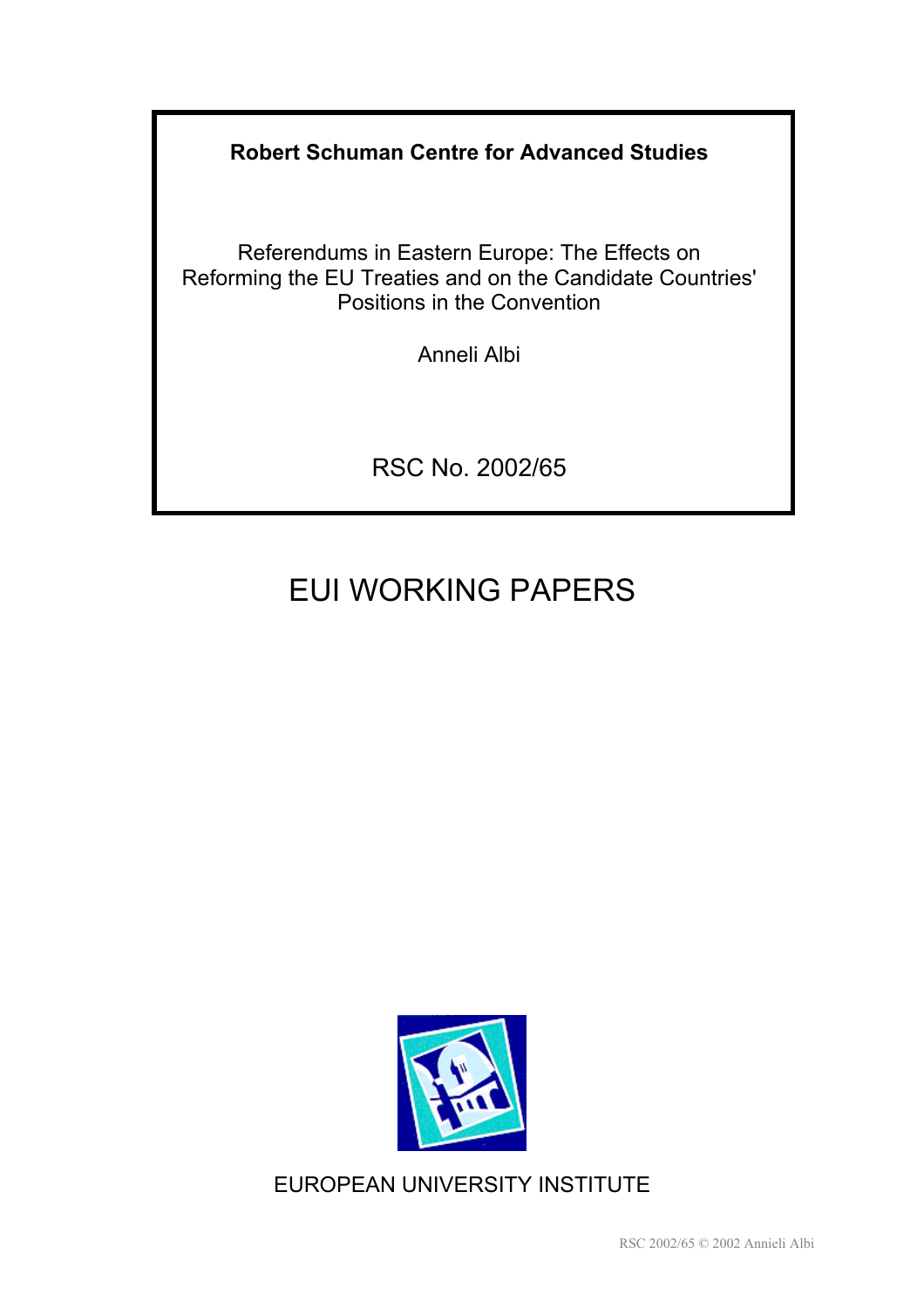All rights reserved. No part of this paper may be reproduced in any form without permission of the authors.

> © 2002 Anneli Albi Printed in Italy in December 2002 European University Institute Badia Fiesolana I – 50016 San Domenico (FI) Italy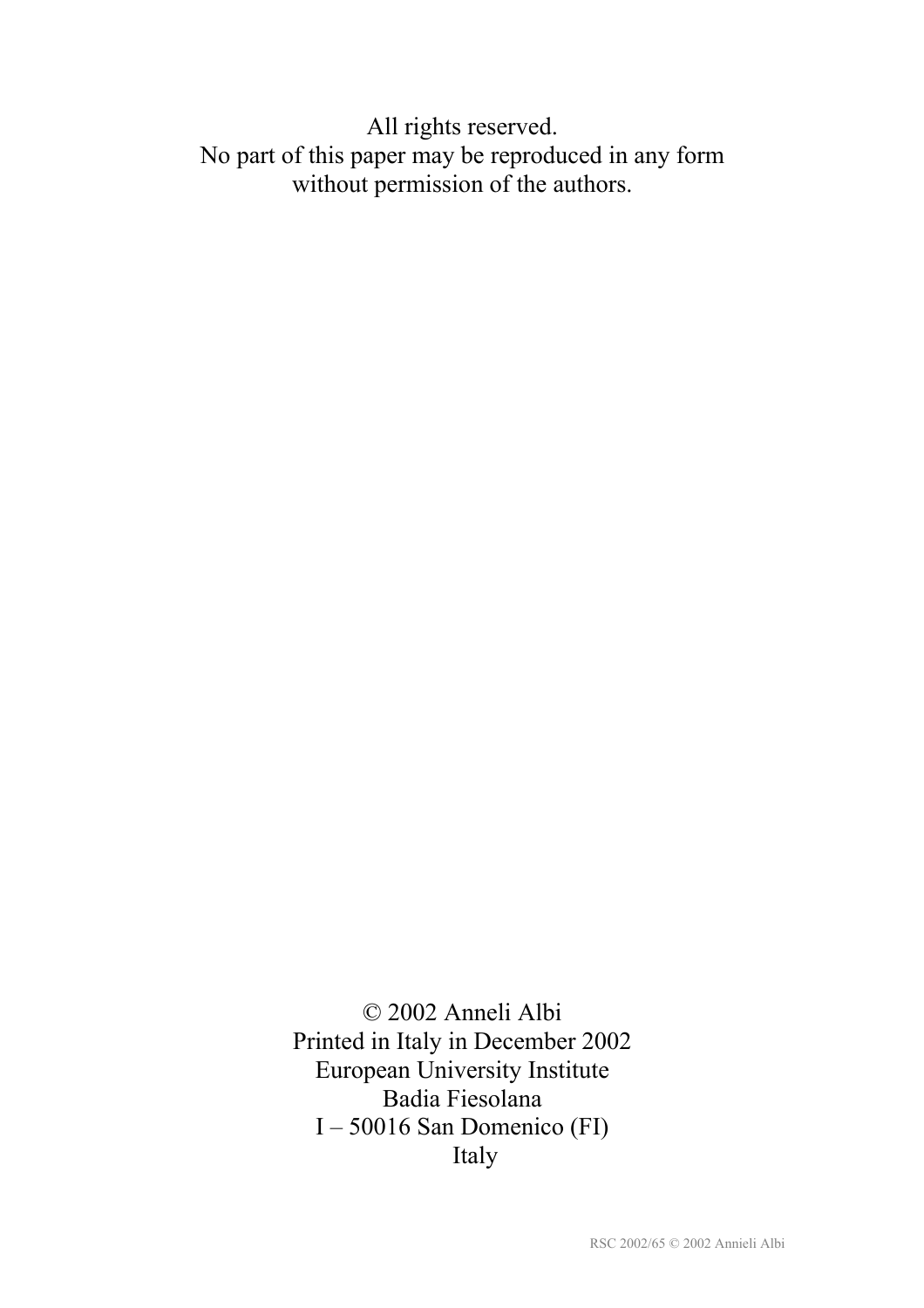#### **Abstract:**

The paper discusses the impact of the constitutional amendment and referendum procedures of the Central and Eastern European (CEE) Candidate Countries on reforming the EU treaties and, secondly, on the Candidate Countries' positions concerning the Debate on the Future of the Union. It highlights the procedural and practical complications in Central and Eastern Europe concerning the requirement of unanimous ratification of the EU treaty amendments under 'the national constitutional procedures' (art 48 TEU). Namely, in the CEE Candidate Countries, there is a tradition of using referendums frequently, the majority of recent referendums have been invalid because of the high minimum turnout requirements, public opinion tends to be rather eurosceptic in several countries, and there are relatively long prohibition periods for re-initiating unsuccessful referendums. These factors, which would increase the likelihood of cases such as the first Irish referendum on the Nice Treaty in the post-enlargement Union, should bring the politically sensitive issue of simplifying the EU treaty amendment procedure more firmly onto the agenda. These complications also predetermine the Central and Eastern Countries' interest for an incremental integration with a view to the Debate on the Future of the Union, as a federal Union would be too difficult to 'sell' in the accession referendums. Indeed, the speeches of CEE politicians show that these countries predominantly support a looser union of nation-states instead of a federation, a constitutional treaty instead of a constitution, and a gradual strengthening of the Community institutions instead of an institutional revolution.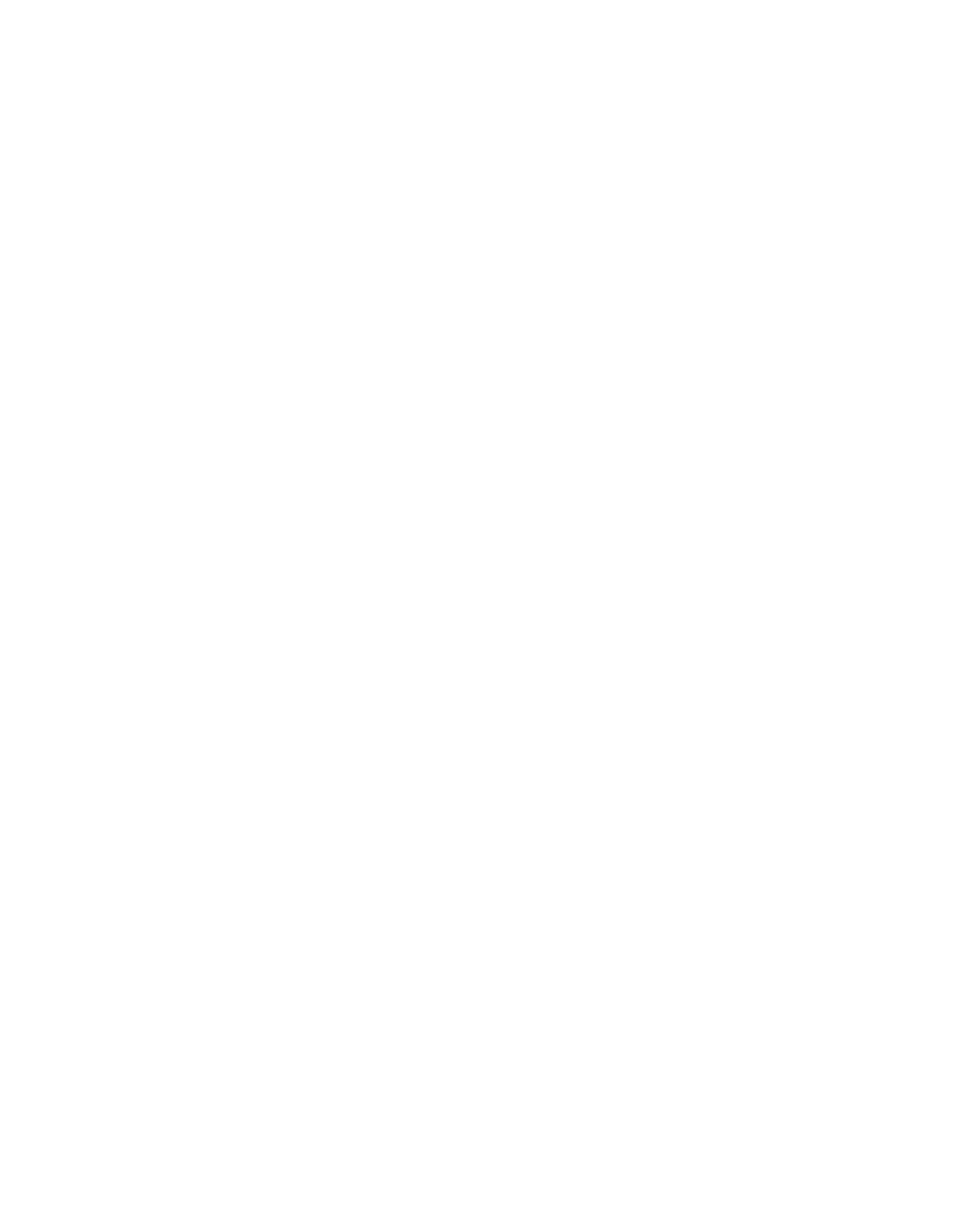#### **INTRODUCTION**

As part of the discussions on reorganising the Treaties, the Convention on the Future of Europe is considering the possibility of facilitating the EU treaty amendment procedure, which currently requires unanimous ratification 'under the national constitutional procedures' (art 48 TEU). Although a number of political and academic actors have pointed out that the dramatic increase in the number of Member States would necessitate an easier amendment procedure, this politically sensitive issue has achieved relatively little attention. However, the Future Debate has overlooked the fact that in the acceding Central and Eastern European (CEE) countries, the procedures of referendum and of constitutional amendment are particularly complex. These procedures threaten to proliferate, in the post-enlargement Union, cases such as the first Irish referendum on the Nice Treaty, where 33% of the voters of a small country could effectively paralyse the entrance into force of the whole treaty.

This paper will discuss the major procedural and practical complications of the 'national constitutional procedures' in the CEE Countries. First, the ratification of new EU treaties is likely to involve the passing of a constitutional amendment and accompanying referendum in several CEE countries, because the Central and Eastern European constitutions have a 'souverainist' character and the treaties are progressively approaching the core of sovereignty. Second, in those countries which would not need to amend their constitutions, there is nevertheless a likelihood of ordinary referendums being held on the new treaties, because the CEE countries have a tradition of using referendums frequently. Third, referendums require high minimum turnout rates, which the majority of the recent referendums have failed to achieve. Further, public opinion tends to be rather eurosceptic in many countries. Finally, in the case of an invalid or negative result, a referendum on the same issue may not be reinitiated within 1-4 years in several CEE Candidate Countries. Highlighting these problems, the paper suggests that the resulting danger of paralysis of the EU treaty amendment after the enlargement should bring the issue of revising art 48 more firmly onto the agenda, and provides an overview of the existing proposals for alternative treaty amendment procedures.

The above factors of the referendums also influence the Central and Eastern European positions in the Convention on the EU Future, which will be discussed in the second part of the paper. The CEE politicians find it difficult to achieve a successful accession referendum as it is; 'selling' a federal Union would make it much harder to achieve, as the issue of sovereignty remains sensitive in the countries which have (re-)established their sovereignty only a decade ago. Therefore, CEE politicians predominantly advocate an incremental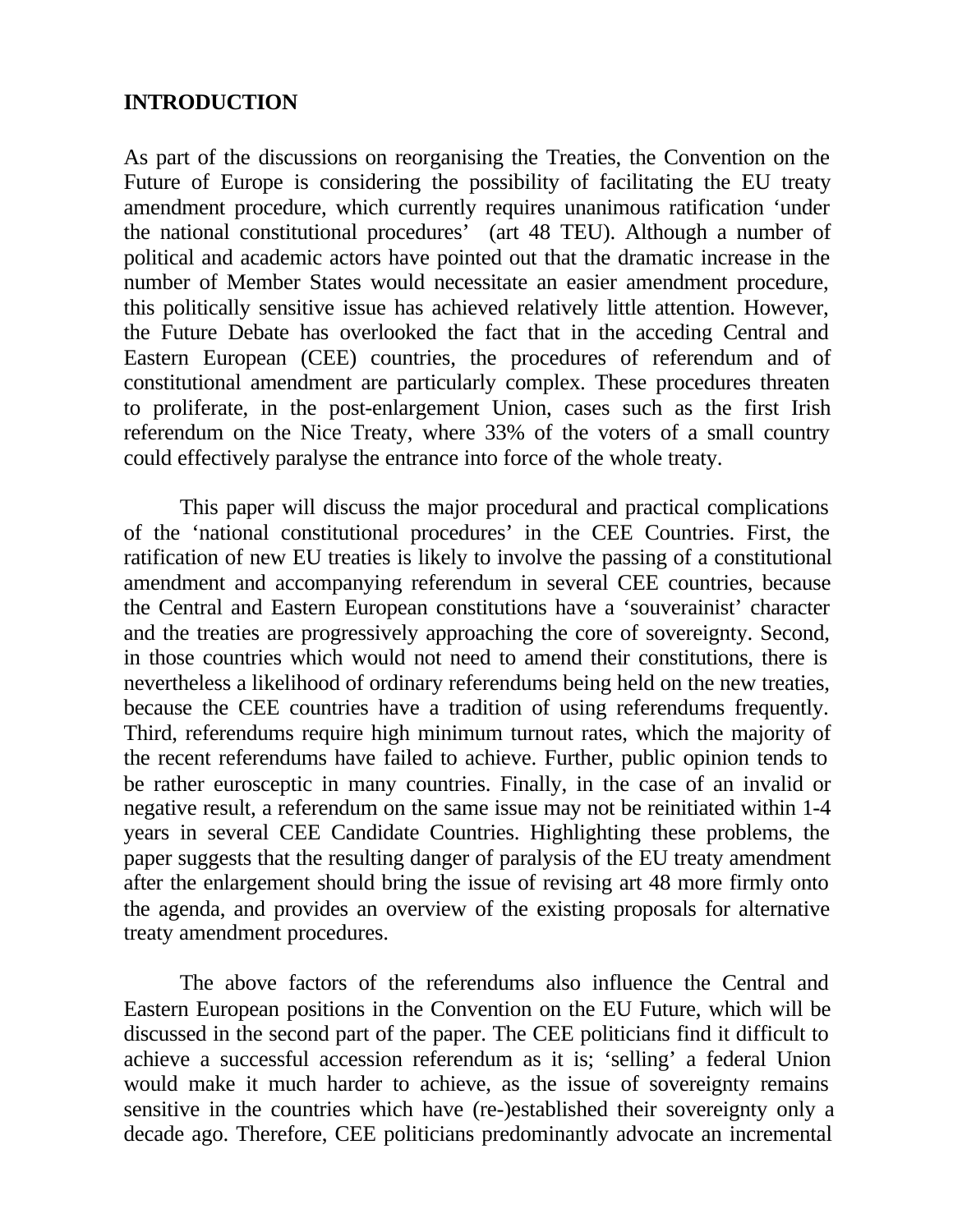integration in their speeches on the Future of the Union. They prefer a 'union of nation-states' to a federation, a constitutional *treaty* rather than an EU constitution, and a gradual strengthening of the Community method instead of an institutional revolution.

# **1. THE 'NATIONAL CONSTITUTIONAL PROCEDURES' IN THE EASTERN CANDIDATE COUNTRIES AND THEIR IMPACT ON REFORMING THE TREATIES**

## **1.1. The 'souverainist' character of the CEE constitutions and their amendment procedures**

The constitutional amendment procedures of the future Central and Eastern Member States should be considered to be of primary relevance to the 'national constitutional procedures', which art 48 TEU prescribes for ratifying the EU treaty amendments. The treaty amendments so far have consistently narrowed the Member State's sovereignty and this trend is likely to continue with a view to the organisational difficulties of accommodating the dramatically increasing number of Member States. The ratification of these treaty amendments is likely to require prior constitutional amendments and corresponding referendums in several future CEE Member States, because the constitutions of the Central and Eastern European Candidate Countries<sup>1</sup> share a 'souverainist' character (Albi, 2002). The main aspects of 'souverainism' are subsequently discussed.

First, the CEE Candidate Countries' constitutions set forth **numerous and complex sovereignty provisions** (available in detail in Table 1) and all except the Slovak constitution distinguish between *sovereignty* and *independence*. The former implies internal sovereignty, referring to the state's power competences vested in the people; the latter signifies external sovereignty, implying independent statehood in international relations. The Baltic and Romanian constitutions are the most protectionist, while the Polish new 1997 constitution is relatively liberal towards international cooperation. In comparison, six constitutions amongst the fourteen written constitutions of the EU Member States do not mention sovereignty at all, declaring simply that the people form the source of power.<sup>2</sup> Another four use a one-sentence formula that sovereignty belongs to the people, $3$  regarding external and internal sovereignty as a unified phenomenon. Only three constitutions draw a distinction between sovereignty

<sup>&</sup>lt;sup>1</sup> Available in English at the International Constitutional Law website www.uniwuerzburg.de/law/.

<sup>&</sup>lt;sup>2</sup> Germany, Belgium, Sweden, Austria, the Netherlands and Denmark.

<sup>&</sup>lt;sup>3</sup> Italy, France, Spain and Greece. The Finnish Constitution has two separate sentences in this regard.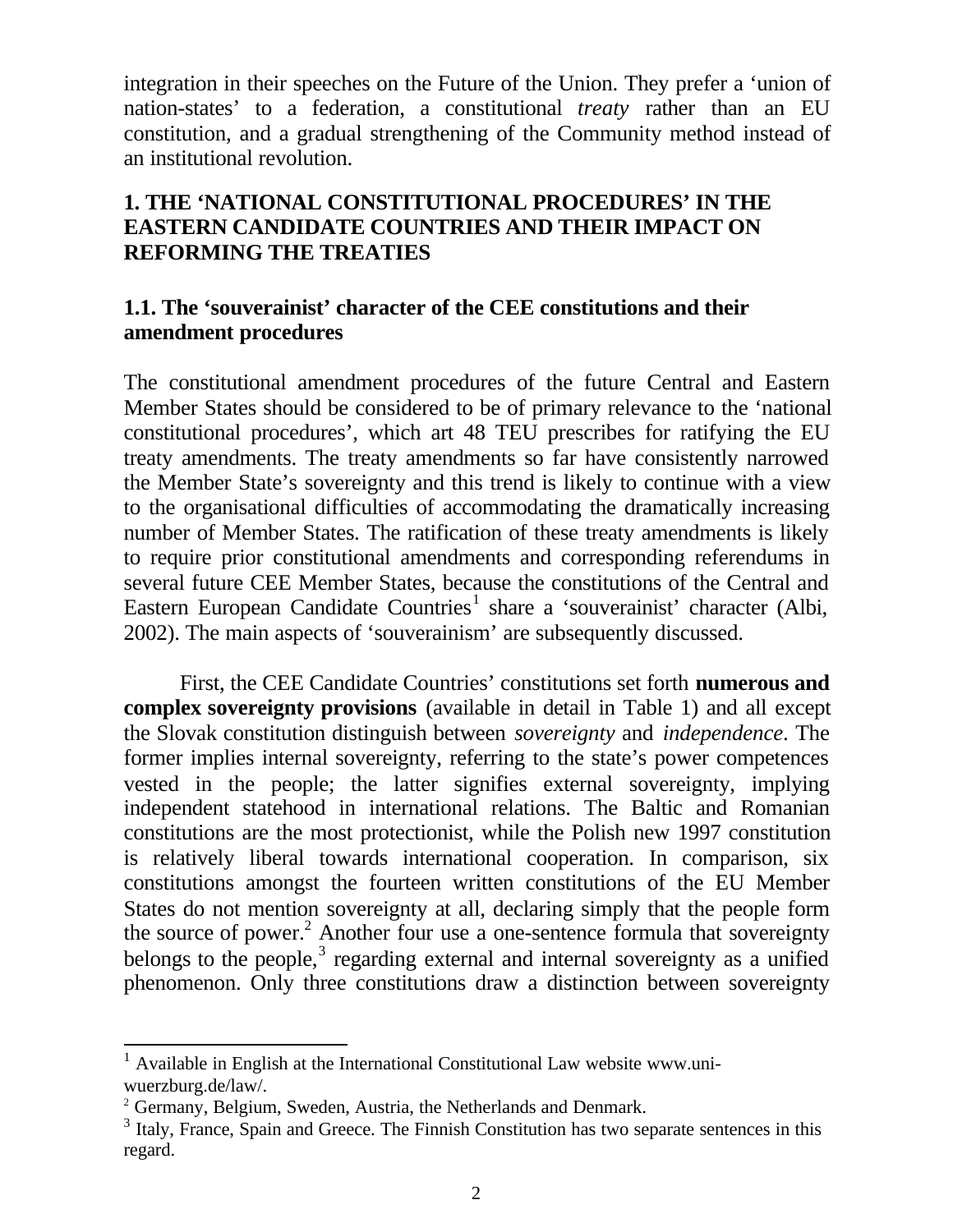and independence: Luxembourg (arts 1 and 32), Portugal (Preamble, arts 1, 2, 3.1 and 7.1) and Ireland (Preamble and art 5).

Second, the CEE constitutions **add numerous safeguards** to the provisions on sovereignty and independence. For instance, in Hungary, the state has to defend sovereignty and independence and the Prosecutor's Office has to prosecute acts against Hungary's independence. In Romania, the political organizations have to respect, and the president and the army have to safeguard the sovereignty and independence of the state; sovereignty may not be exercised in the name of any group or person. In Slovakia, the president is to be recalled for activities against sovereignty, and the national minorities may not jeopardise Slovakia's sovereignty. Poland has to safeguard its independence, while the Deputies and the President have to safeguard the sovereignty of the state. Bulgaria's foreign policy and the army have to protect and all organizations have to respect the country's sovereignty, independence and national integrity; the constitution prohibits the usurpation of popular sovereignty and recalls the irrevocable duty to guard Bulgaria's national and state integrity. The Lithuanian constitution prohibits limitation, restriction or claims to the sovereign powers of the people; the foreign policy has to safeguard Lithuania's independence. According to the Estonian and Lithuanian constitutions, the citizens have the duty to protect their country's independence.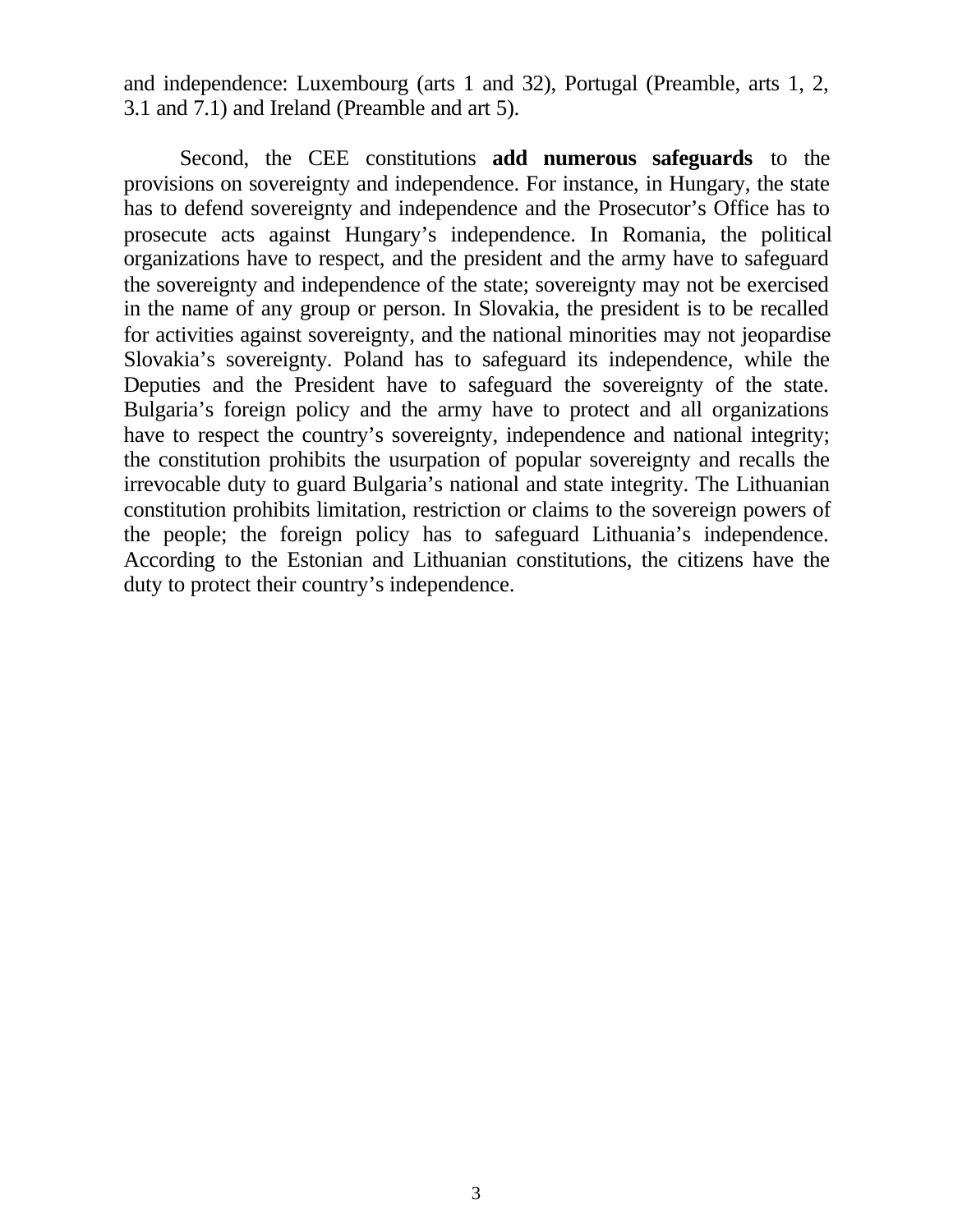| Table 1: Provisions on sovereignty and independence and their safeguards. |  |  |
|---------------------------------------------------------------------------|--|--|
|                                                                           |  |  |

|           | racio 1. I fo Hotono on so referry and maependence and their safeguards.                                 |  |  |  |  |
|-----------|----------------------------------------------------------------------------------------------------------|--|--|--|--|
|           | Preamble: established on the inextinguishable right of the people of Estonia to national self-           |  |  |  |  |
| Estonia   | determination                                                                                            |  |  |  |  |
|           | 1. Estonia is an <i>independent</i> and <i>sovereign</i> democratic republic, wherein the <i>supreme</i> |  |  |  |  |
|           | power of state is vested in the people.                                                                  |  |  |  |  |
|           | 1.2. The independence and sovereignty of Estonia are timeless and inalienable.                           |  |  |  |  |
|           | 54. An Estonian citizen has a duty  to defend the <i>independence</i> of Estonia.                        |  |  |  |  |
|           | 123.1. The Republic of Estonia shall not conclude international treaties which are in conflict           |  |  |  |  |
|           | with the Constitution.                                                                                   |  |  |  |  |
|           | Preamble: having for centuries defended its <i>independence</i> ; embodying the inborn right             |  |  |  |  |
| Lithuania | of each person and the People to live and create freely in  the <i>independent State</i> of              |  |  |  |  |
|           | Lithuania.                                                                                               |  |  |  |  |
|           | 1. The State of Lithuania shall be an <i>independent</i> and democratic republic.                        |  |  |  |  |
|           | 2. Sovereignty shall be vested in the People                                                             |  |  |  |  |
|           | 3.1. No one may limit or restrict the sovereignty of the People or make claims to the                    |  |  |  |  |
|           |                                                                                                          |  |  |  |  |
|           | sovereign powers of the People.                                                                          |  |  |  |  |
|           | 3.2. The People and each citizen shall have the right to oppose anyone who encroaches on                 |  |  |  |  |
|           | the <i>independence</i> of Lithuania by force.                                                           |  |  |  |  |
|           | 135.1. In conducting foreign policy, the Republic of Lithuania  shall strive to safeguard                |  |  |  |  |
|           | independence                                                                                             |  |  |  |  |
|           | 136. The Republic of Lithuania shall participate in international organizations provided that            |  |  |  |  |
|           | they do not contradict the <i>independence</i> of the State.                                             |  |  |  |  |
|           | 1. Latvia shall be an <i>independent</i> democratic Republic.                                            |  |  |  |  |
| Latvia    | 2. The sovereign power of the Latvian State shall belong to the People of Latvia.                        |  |  |  |  |
|           |                                                                                                          |  |  |  |  |
|           |                                                                                                          |  |  |  |  |
|           | 1.1. Romania is a sovereign, independent, unitary, and indivisible Nation State.                         |  |  |  |  |
| Romania   | 2.1. National sovereignty resides with the Romanian people                                               |  |  |  |  |
|           | 2.2. No group or person may exercise sovereignty in one's own name.                                      |  |  |  |  |
|           | 8.2. Political partiescontribute to the definition and expression of the political will of the           |  |  |  |  |
|           | citizens, while observing national sovereignty                                                           |  |  |  |  |
|           | 37.2. Any political parties or organizations which militate against  the sovereignty,                    |  |  |  |  |
|           | integrity, or independence of Romania shall be unconstitutional.                                         |  |  |  |  |
|           | 80.1(1) The President  is the safeguard of the national independence                                     |  |  |  |  |
|           | 82.2. President's oath: 'I solemnly swear to defend  Romania's sovereignty,                              |  |  |  |  |
|           | independence'                                                                                            |  |  |  |  |
|           | 117.1. The Armed Forces shall  guarantee the sovereignty, independence  of the                           |  |  |  |  |
|           | State.                                                                                                   |  |  |  |  |
|           | 148.1. prohibits amendment of the provisions on the national, independent character of                   |  |  |  |  |
|           | the state.                                                                                               |  |  |  |  |
|           | 2.1 The Republic of Hungary shall be an <i>independent</i> , democratic constitutional state.            |  |  |  |  |
|           | 2.2 In the Republic of Hungary all power is vested in the people, who exercise their                     |  |  |  |  |
|           | sovereignty through elected representatives and directly.                                                |  |  |  |  |
| Hungary   | 5. The State of the Republic of Hungary shall defend sovereignty of the people, the                      |  |  |  |  |
|           | independence  of the country.                                                                            |  |  |  |  |
|           | 6.1 The Republic of Hungary shall refrain from the use of force and the threat thereof                   |  |  |  |  |
|           | against the <i>independence</i> of other states.                                                         |  |  |  |  |
|           | 19.2. Exercising its rights based on the sovereignty of the people, the Parliament shall                 |  |  |  |  |
|           | ensure the constitutional order of society                                                               |  |  |  |  |
|           |                                                                                                          |  |  |  |  |
|           | 51.1. The General Prosecutor and the Office of the Public Prosecutor  shall prosecute to                 |  |  |  |  |
|           | the full extent of the law any act which violates or endangers the <b>independence</b> of the            |  |  |  |  |
|           | country.                                                                                                 |  |  |  |  |
|           | 68.1. The national and ethnic minorities living in the Republic of Hungary participate in the            |  |  |  |  |
|           | sovereign power of the people.                                                                           |  |  |  |  |
|           | Preamble: at the time of the renewal of an <i>independent</i> Czech state                                |  |  |  |  |
|           | 1. The Czech Republic is a sovereign, unified, and democratic law-observing state                        |  |  |  |  |
| Czech R.  | 2.1. All state power derives from the people                                                             |  |  |  |  |
|           | 9.2. Any change of fundamental attributes of the democratic law-observing state is                       |  |  |  |  |
|           | inadmissible.                                                                                            |  |  |  |  |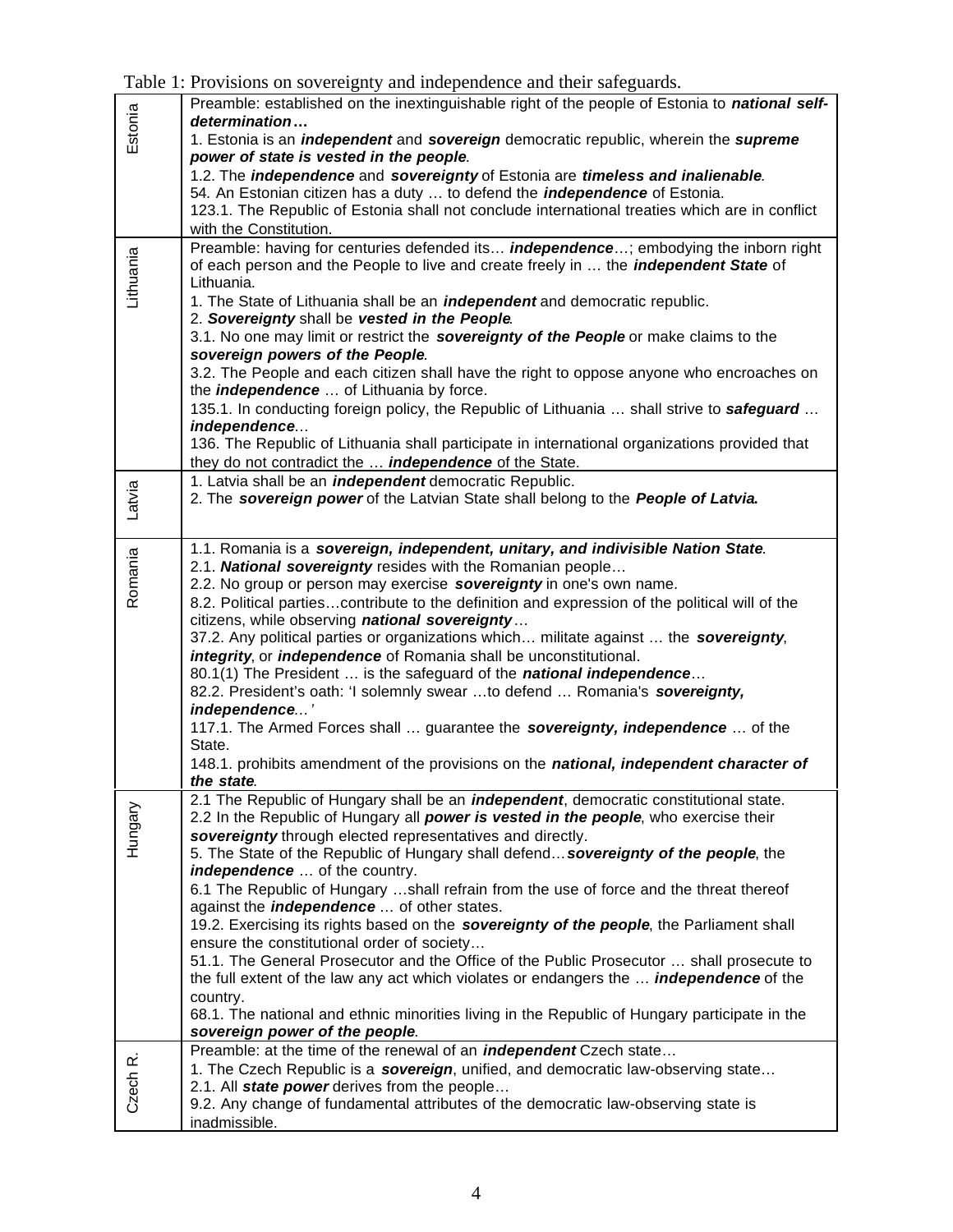| Slovakia        | Preamble: proceeding from the natural right of nations to self-determination<br>1. The Slovak Republic is a sovereign, democratic, and law-governed state.<br>2.1. State power is derived from citizens<br>34.3. The enactment of the rights of citizens belonging to national minorities and ethnic<br>groups must not be conducive to jeopardizing the sovereignty  of the Slovak Republic<br>106. The National Council of the Slovak Republic can recall the president from his post if the<br>president is engaged in activity directed against the sovereignty of the Slovak Republic.                                                                                                                                                                                |
|-----------------|----------------------------------------------------------------------------------------------------------------------------------------------------------------------------------------------------------------------------------------------------------------------------------------------------------------------------------------------------------------------------------------------------------------------------------------------------------------------------------------------------------------------------------------------------------------------------------------------------------------------------------------------------------------------------------------------------------------------------------------------------------------------------|
| <b>Bulgaria</b> | Preamble: in awareness of our irrevocable duty to guard the national and state integrity of<br>Bulgaria<br>1.2. The entire power of the state shall derive from the people.<br>1.3. No part of the people, no political party nor any other organisation, state institution, or<br>individual shall usurp the expression of the <b>popular sovereignty</b> .<br>9. The armed forces shall guarantee the sovereignty and independence of the county<br>44.2. No organization shall act to the detriment of the country's sovereignty and national<br>integrity, or the unity of the nation<br>18.2 and 3. The state shall exercise sovereign rights<br>24.2 The foreign policy of  Bulgaria shall have as its uppermost objective the<br><b>independence</b> of the country |
| Slovenia        | Preamble: Whereas it is in keeping with the Basic Constitutional Charter on <i>Independence</i><br>and Sovereignty of the Republic of Slovenia<br>Acknowledging that we Slovenians created our own national identity and attained our<br>nationhood based on  the fundamental and permanent right of the Slovenian people to<br>self-determination<br>3.1. Slovenia is a state of all its citizens and is based on the <i>permanent</i> and <i>inalienable</i><br>right of the Slovenian people to self-determination.<br>3.2 [Title 'sovereignty']  the supreme power is vested in the people.                                                                                                                                                                            |
| Poland          | Preamble: Homeland, which recovered  the possibility of a sovereign and democratic<br>determination of its fate<br>4.1. Supreme power in the Republic of Poland shall be vested in the Nation.<br>5. The Republic of Poland shall safeguard the <i>independence</i> and integrity of its territory<br>104.2 Deputies' oath: 'I do solemnly swear to safeguard the sovereignty of the<br>State'<br>126.2. The President of the Republic shall  safeguard the sovereignty  of the State                                                                                                                                                                                                                                                                                      |

Third, nine constitutions out of the ten Central and Eastern European Candidate Countries **did not contain until recently provisions on transferring competences to international organizations**. Only the Lithuanian constitution had a provision with this regard (art 136), subject to the condition of preserving Lithuania's independence and prohibition on joining organizations based on the former USSR (art 150). The Slovak constitution authorised the entrance into a 'state alliance' (art 7), which was, according to most authors, aimed at a closer relationship with the Czech Republic (Hoskova, 1994, 91). However, Poland has provisions on international organisations since adopting the new constitution in 1997; the Czech and Slovak constitutions were amended in 2001 in order to join the EU. According to the new provisions in the Czech Republic and Poland, the ratification of a treaty on joining international organisations may be preceded by a referendum. In comparison, all the constitutions of the EU Member States have a clause on delegating powers to international organizations and six of them also to the European Union. However, in contrast to their stance concerning international organisations, several commentators have correctly pointed out that the CEE constitutions have an 'international law-friendly'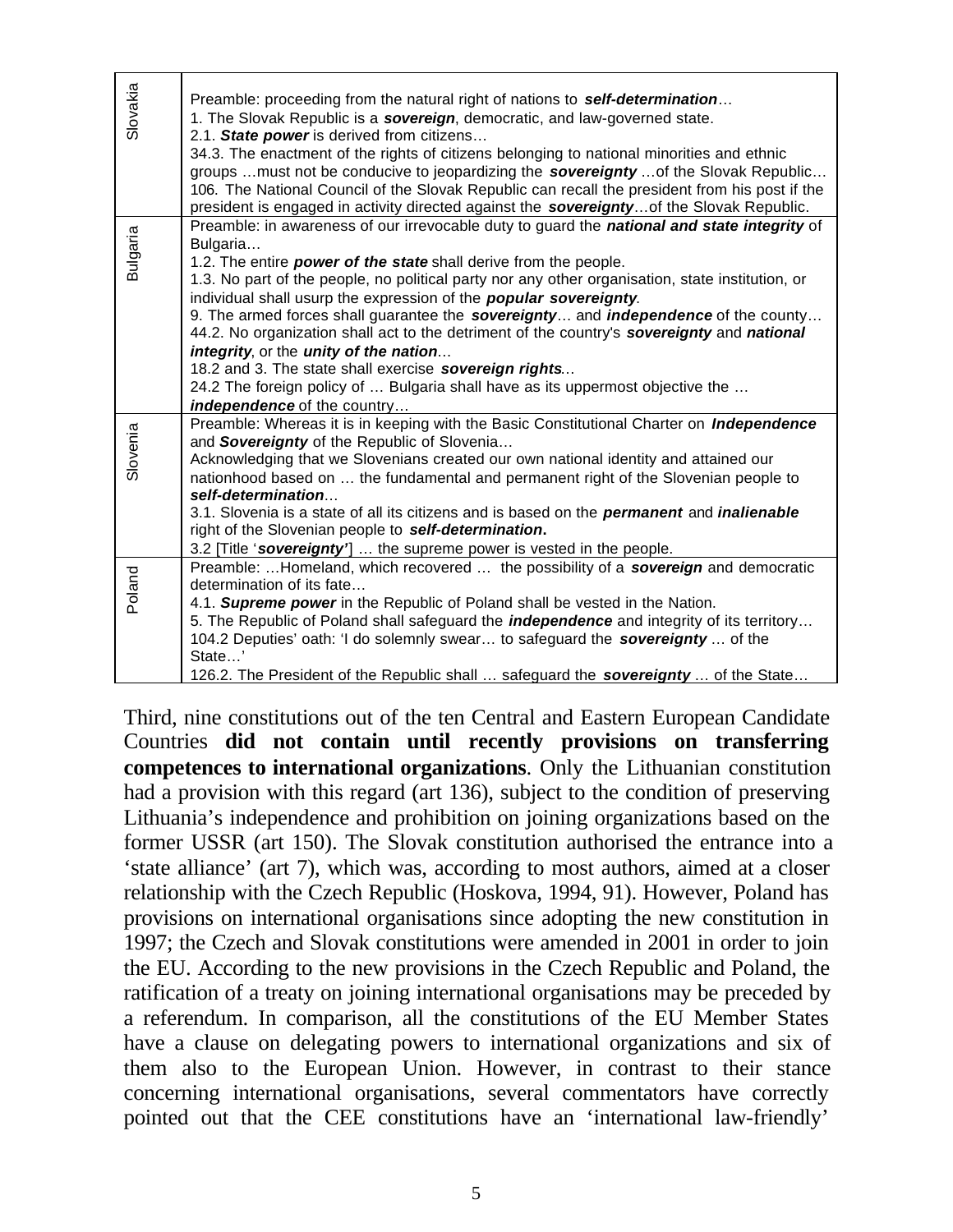character (Korkelia, 1997, 227), as a number of them clearly establish supremacy and direct applicability of international law.

Fourthly, the **amendment of sovereignty provisions is rather difficult**. Some constitutions prohibit the amendment of the fundamental provisions. The Romanian constitution prohibits the amendment of the national and independent character of the state. The Czech constitution prohibits the amendment of 'the fundamental attributes of the democratic law-observing state'. The Estonian constitution declares that sovereignty and independence are timeless and inalienable and also mentions the inextinguishable right of the Estonian people to self-determination. The Slovenian constitution underlines the permanence and inalienability of the right to self-determination.

Fifthly, and of direct importance to this paper, many Central and Eastern European constitutions subject the amendment of sovereignty provisions to **a mandatory or optional referendum**, requiring a high political and popular consensus. 4 The Romanian constitution requires a referendum for all constitutional amendments; the constitutions of Estonia, Latvia and Lithuania for amending the fundamental provisions, including sovereignty. In Latvia and Estonia, the amendment of the ordinary provisions may also optionally be subject to a referendum and in Estonia, it is prohibited to conclude treaties which are in conflict with the constitution. Poland provides a special optional referendum for amending the state-fundamental provisions of Chapter I. The Slovenian constitution provides a referendum for any constitutional amendments, if it is so required by thirty Deputies. In Bulgaria, constitutional amendment may not be submitted to a referendum, but the Grand National Assembly has to be specially elected to amend issues concerning, *inter alia*, the

<sup>&</sup>lt;sup>4</sup> The procedures of constitutional amendment and referendums are regulated in the following acts: Romania – Title VI and Art 90 of the Constitution and Law on the Organisation of Referendums, promulgated on 22.02.2001; Estonia – Chapter 15 of the Constitution and Referendum Act, 18.05.1994 (RT I 1994, 41, 659), amended in RT I 1998, 98/99, 1577, in English www2.essex.ac.uk/elect/electjp/ee\_ref9499.htm; Lithuania – Chapter 14 of the Constitution and Law On Amending and Supplementing the Law on the Referendum, 15.06.1994 No. I-496, in English www3.lrs.lt/c-

bin/eng/preps2?Condition1=21926&Condition2=; Latvia – Arts 76-80 of the Constitution and Law on Public Referendums and Legislative Initiatives, 31.03.1994, amended 03.09.1998; Poland – Chapter XII and Art 125 of the Constitution and Statute on Referendum, 29.06.1995; Slovenia – Part 9 and Art 90 of the Constitution and Law on Referendum and Popular Initiative, Official Gazette, 15/1994 and 13/1995; Slovakia – Arts 93-100 of the Constitution and Referendum Law, Collection of Laws No. 564/1992, in English www2.essex.ac.uk/elect/electjp/slvk\_referendum.htm; Bulgaria – Chapter 9 and Art 10 of the Constitution and Law on the Forms of Direct Democracy, State Gazette 100, 22.11.1996, amended in SGN 69, 1999, in force 03.08.1999; Czech Republic – Art 9 of the Constitution, Law on referendum not yet adopted; Hungary – Art 24.3 and Art 28C of the Constitution and Law on National Public Initiative and Referendums, 17.02.1998.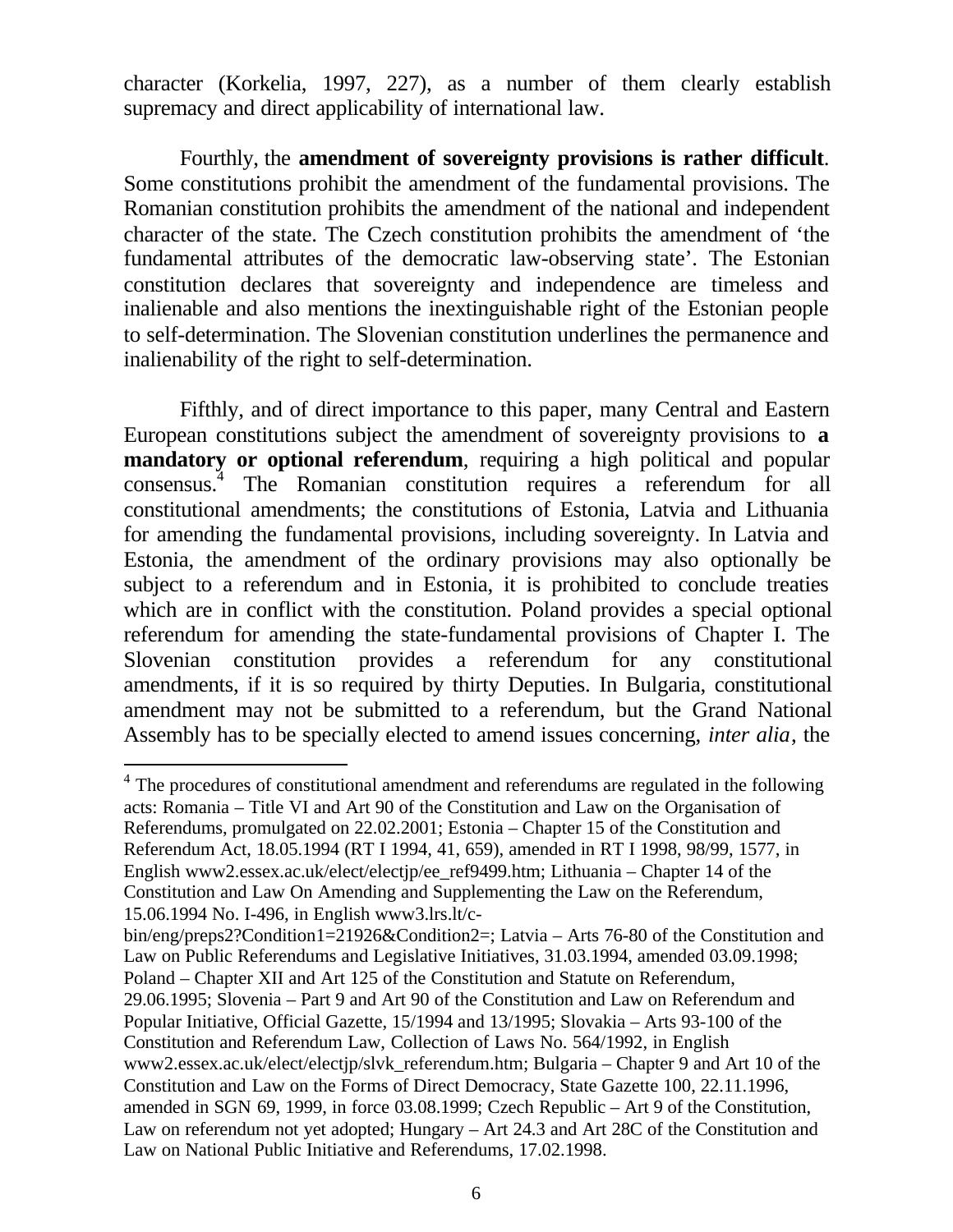changes related to the form of state or the form of government, direct applicability of the constitution, supremacy of international law and ratification of any international instruments envisaging such problems. The constitutions of Romania and the Baltic States share the most restrictive constitutional amendment procedures, while the Slovak, Czech and Hungarian amendment procedures are relatively liberal. In comparison, referendums generally have an unimportant role in the constitutional amendment procedures of the EU Member States and six of them do not use referendums at all.<sup>5</sup>

Further, the referendums require **high minimum turnout rates** – most extremely in Lithuania, where 3/4 of all citizens who have voting rights must consent to amend art 1 (independence). The majority of recent referendums have failed to achieve the required quorums, and unsuccessful referendums may not be reinitiated for several years – a more detailed account of these issues will be provided in the next section.

Finally, the constitutional amendment procedure, especially for amending the sovereignty provisions, is lengthy (2-3 parliamentary readings over 2-5 months, plus a referendum in some countries) and also requires a wide parliamentary consensus  $-2/3$  to  $3/5$  majority of the whole parliament or of both chambers in bicameral parliaments.<sup>6</sup> In Estonia, the amendment procedure can even take several years if amended by the two successive Parliament memberships (nominal term of office 4 years).<sup>7</sup> In Estonia and Lithuania, the constitutional amendment may not be re-initiated within 1 year if any of the votes fail. In Bulgaria, the amendment of the fundamental provisions by the Grand National Assembly may take 5-10 months (it is elected 3 months after the parliament's resolution and it decides upon the amendment within the  $2<sup>nd</sup>$  to  $5<sup>th</sup>$ 

<sup>&</sup>lt;sup>5</sup> Germany, Luxembourg, Belgium, Spain, Greece and the Netherlands.

 $6$  Estonia – 3 readings with 4 month total minimum interval for all three amendment procedures, referendum after 3 months; Lithuania – 2/3 majority of Parliament membership on two votes, with 3 months interval, plus referendum; Latvia – 3 readings in the presence of 2/3 Deputies, with 2/3 majority approval, plus referendum; Romania – 2/3 memberships of both Chambers or, if no agreement, 3/4 of joint session of both Chambers, plus referendum; Poland – successive approval by 2/3 of the Seim with half of the Deputies present, and the absolute majority of half of the Senate, with 60 days interval to amend Chapter I, plus optional referendum; Slovenia – proposal requires 2/3 of the Deputies present and voting, the amendment  $2/3$  majority of all the Deputies, plus optional referendum; Czech Republic  $-3/5$ majority of all the Deputies and 3/5 of the Senators present (quorum 1/3).

 $7 \overline{$  Unless using a referendum or the urgency procedure, which requires a very high consensus (the initiative proposal 4/5 and the Amendment Act 2/3 majority of the Parliament membership).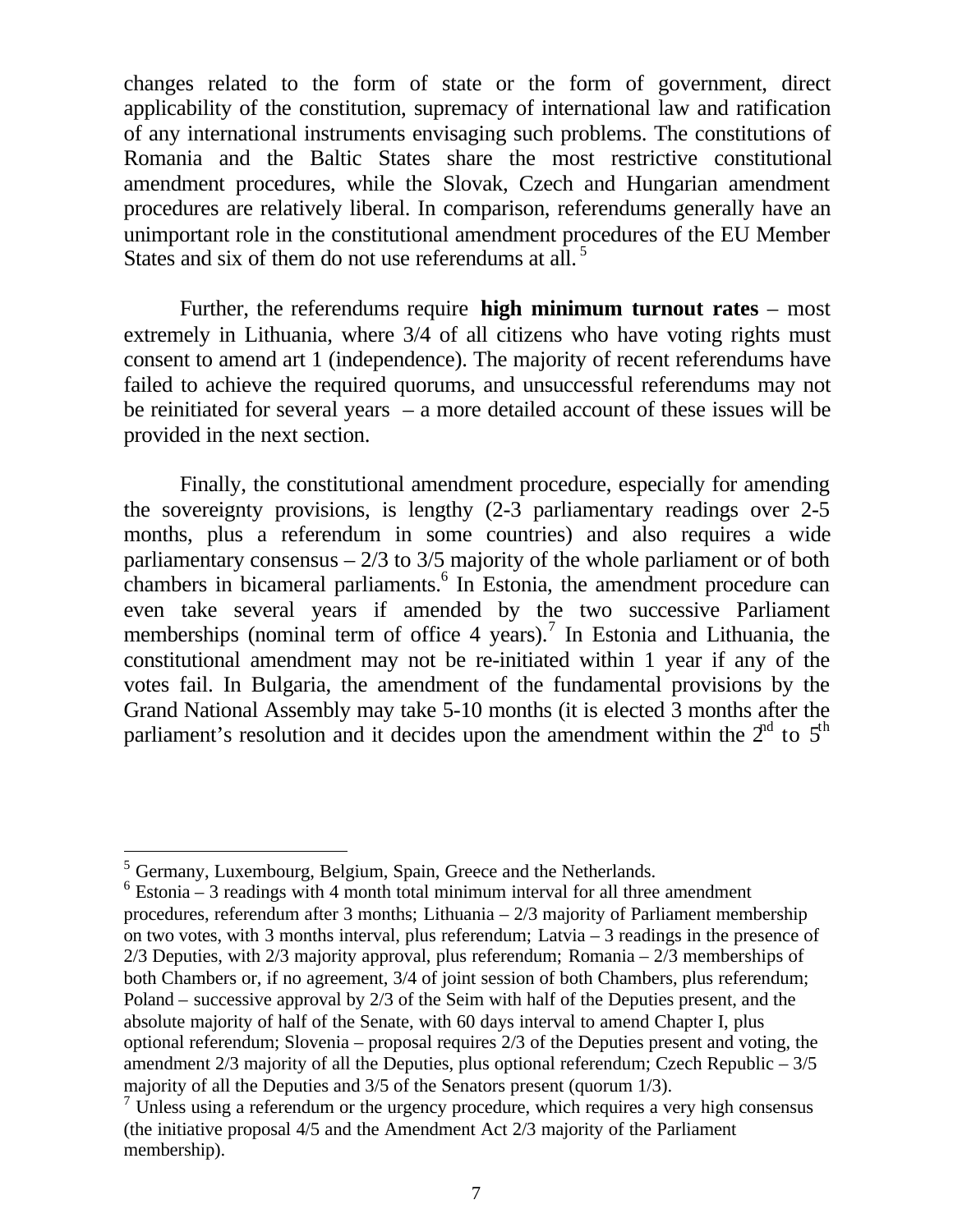month of its election). <sup>8</sup> Only in Slovakia and Hungary do the amendments need respectively a 3/5 and 4/5 majority of the whole parliament in a single vote.

The pattern of the constitutional amendments so far shows that the countries with a relatively simple parliamentarian amendment procedure (Slovakia and Hungary) have introduced several amendments, whereas those with the most rigid amendment procedure, the constitutions of Estonia and Romania, have not been amended.<sup>9</sup> Only Slovakia and the Czech Republic have adopted the EU-amendments, whereas in the countries where the amendment of sovereignty provisions requires a referendum, none of the amendments have yet concerned the fundamental provisions of sovereignty. The EU accession is therefore likely to become the first test of whether the history-aware constitutional safeguards for sovereignty have been designed flexibly enough to adapt to the needs of the changing social context. However, the following sections will demonstrate that these stringent constitutional amendment procedures are also relevant to the debate on simplification of the EU treaties.

## **1.2. Referendums: procedural and practical complications**

 $\overline{a}$ 

Besides the constitutional amendment referendums provided for in some Central and Eastern European countries, most CEE countries also establish in their constitutions or referendum laws a possibility of using referendums for deciding issues of national importance, which may be used for obtaining a public approval for ratifying the future EU treaties.<sup>10</sup> The following paragraphs discuss the procedure and practice of the CEE referendums, pointing out four factors which should be kept in mind when discussing the future of the EU treaty amendment system.

 $8\,2/3$  majority of all the members required on three different days. Ordinary amendments by the National Assembly require 3/4 of all the Deputies on three different days.

 $9$  Slovakia has amended its constitution three times  $-1998$  (division of powers), 1999 (direct presidential elections); and 2001 (package of 85 amendments, including international obligations); Lithuania – 1996 (Art 47 on sale of non-agricultural land to EU citizens and Art 119 on municipal councils); Slovenia – 1997 (Art 68 on sale of real estate to EU citizens) and 2000 (electoral system); Hungary – 1995 (constitutional amendment procedure), 1997 (referendum, status of ministers, court system etc); June 2000 (use of Hungarian airspace and soil by NATO); Czech Republic – 2000 (peacekeeping), 2001 (international obligations); Latvia – 1994 (voting age), 1998 (new chapter VIII on human rights, amendments of Art-s 4, 77 and 82); 1996 (creation of the constitutional court, amendments on parliament and president). Poland adopted the new constitution in 1997. There have also been no constitutional amendments in Bulgaria. Note that this list may be incomplete.

<sup>&</sup>lt;sup>10</sup> See for the referendum laws and the constitutional provisions on referendum supra note 4. However, in Latvia, the Referendum Act allows initiating referendums only in four procedural cases and in the Czech Republic, the Referendum Act has not yet been adopted. Note also that in Estonia and Latvia, the constitutions prohibit referendums on treaties; in Hungary, referendums are prohibited on treaties in force.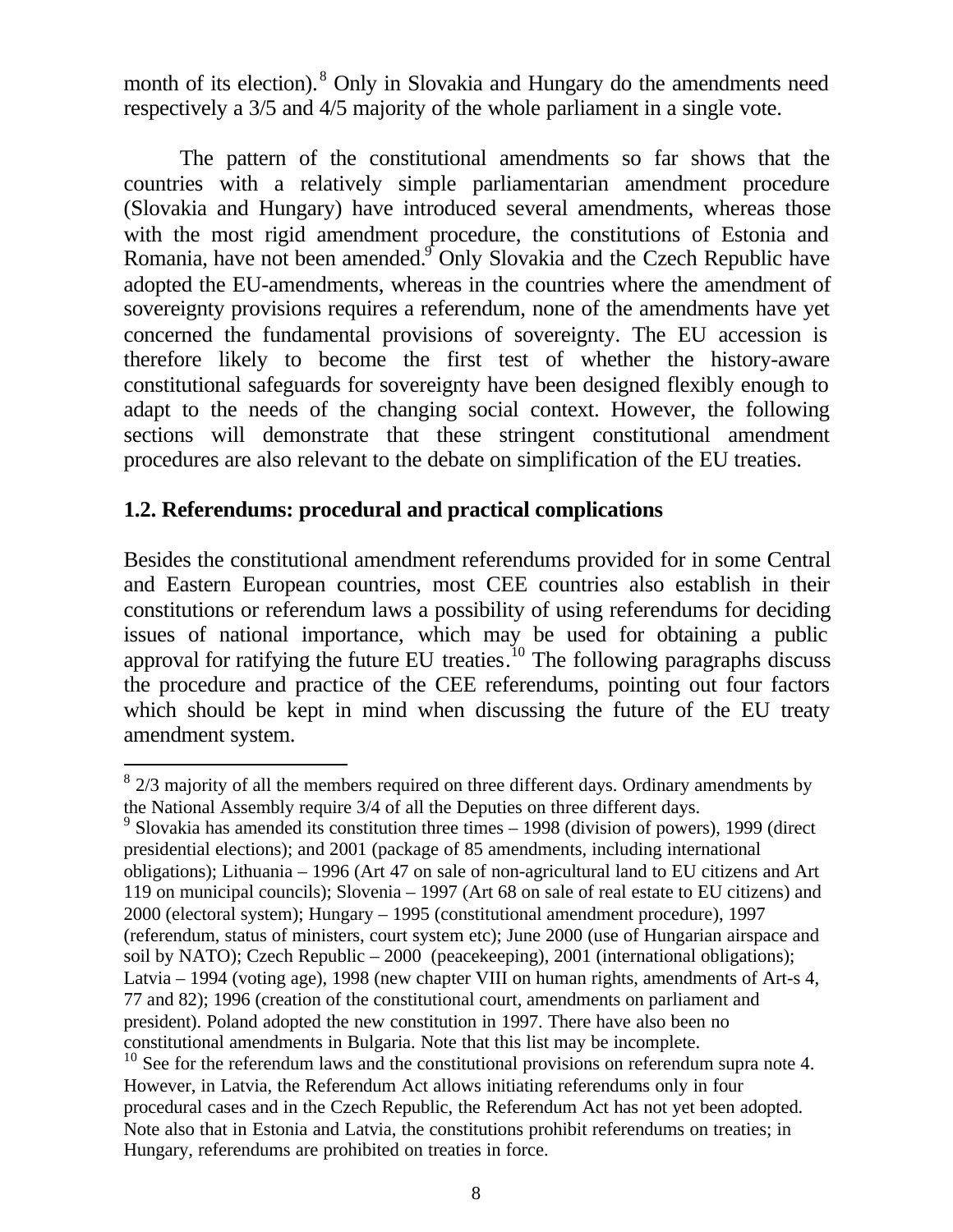First, the Central and Eastern countries have a **tradition of using referendums frequently**: there have been at least 25 referendums since 1989 in the ten Candidate Countries, on issues of varying importance, from privatisation to NATO membership (see for recent referendums Table 3).<sup>11</sup> Referendums have been most numerous in Lithuania – altogether 7, and Slovakia – altogether 4, since the countries' independence in 1991 and 1993 respectively. In addition, there have been abundant referendum initiatives which have not materialised; recent examples from 2001 include the restitution of the Royal Castle in Romania and the indexing of pensions and the amendments to the Labour Code in Hungary. In this light, the ratification of the future EU treaty amendments are likely to undergo a referendum in a number of CEE countries.

Second, it is important to point out that in the CEE countries, referendums are subject to **high quorum requirements**. In most countries, the minimum turnout rate is at least 50% of the eligible voters – the details are provided in Table 2.

 $11$  See details of referendums in individual countries the Direct Democracy website http://c2d.unige.ch/ and in country reports in the *East European Constitutional Review*.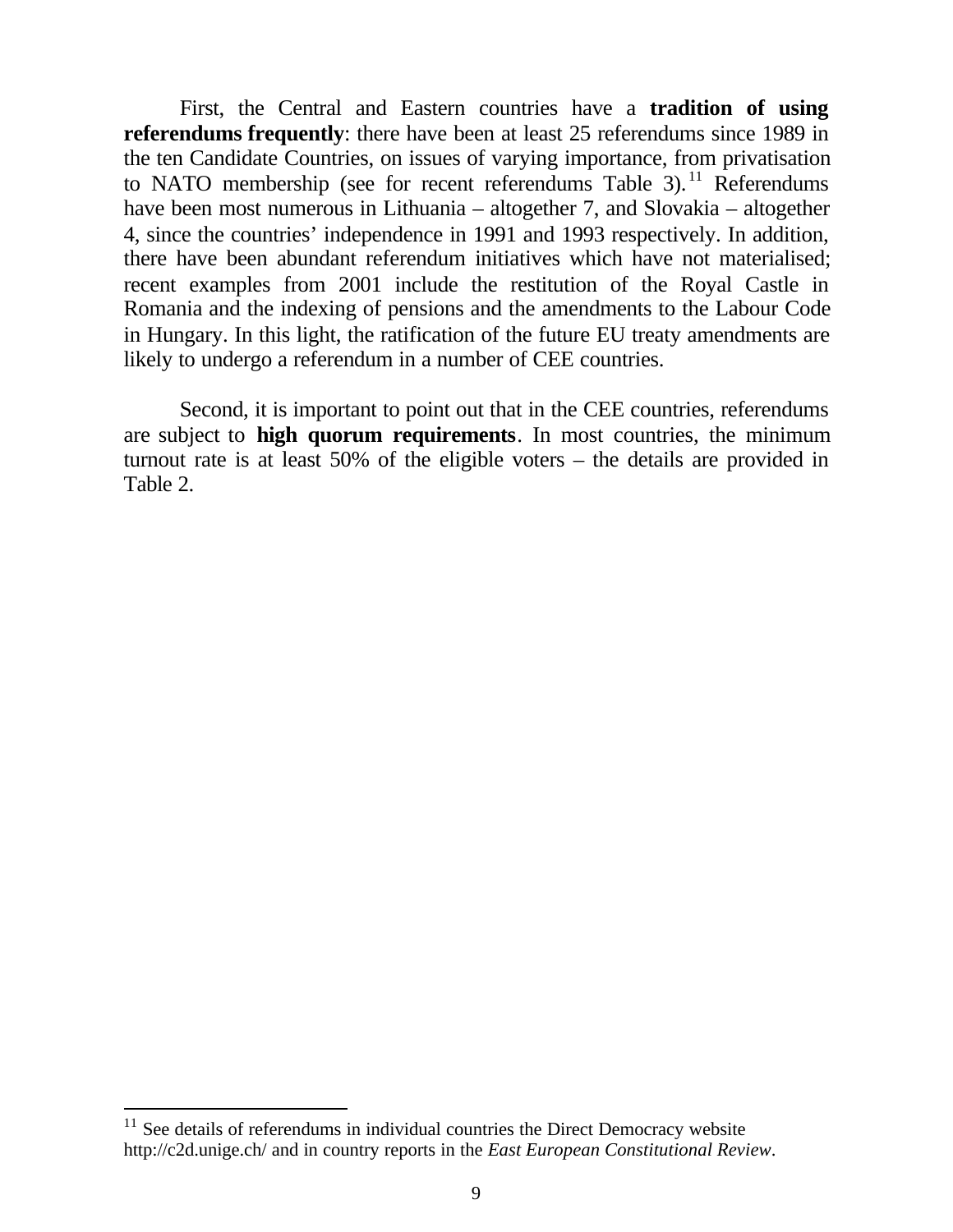Table 2: Minimum turnout requirements.

| Lithuania       | 3/4 of all citizens<br>who have voting<br>rights                             | Referendum on amending art 1 on independence;                                              |  |
|-----------------|------------------------------------------------------------------------------|--------------------------------------------------------------------------------------------|--|
|                 | 50% turnout                                                                  | Ordinary referendums and referendums on amending<br>ordinary constitutional provisions     |  |
| Latvia          | 50% turnout                                                                  | Constitutional amendment referendums;                                                      |  |
|                 | Half of the turnout<br>rate of the<br>previous<br>parliamentary<br>elections | Ordinary referendums                                                                       |  |
| Slovakia        | 50% turnout                                                                  | All referendums                                                                            |  |
| <b>Bulgaria</b> | 50% turnout                                                                  | All referendums                                                                            |  |
| Slovenia        | 50% turnout                                                                  | Constitutional amendment referendums;                                                      |  |
|                 | Simple majority                                                              | Ordinary referendums                                                                       |  |
| Poland          | 50% turnout                                                                  | Ordinary referendums, in order to be binding (otherwise<br>consultative referendum)        |  |
|                 | Simple majority                                                              | Constitutional amendment referendums                                                       |  |
| Hungary         | 25% approval of<br>all citizens who<br>have voting right                     | Since 1997 for all referendums as a result of amendment<br>adopted before NATO-referendum; |  |
|                 | 50% turnout                                                                  | Before 1997 for all referendums                                                            |  |
| Estonia         | Simple majority                                                              | All referendums                                                                            |  |
| Romania         | Data not available                                                           |                                                                                            |  |
| Czech<br>Rep.   | Referendum law not adopted                                                   |                                                                                            |  |

Thirdly, more than half of the referendums within recent years have **failed to meet these high quorums**. Apart from the enthusiastic participation in the referendums of the early 1990s on independence and adoption of the constitutions, Table 3 shows that 9 out of 16 referendums from 1994 onwards have been invalid due to low turnout rates. In fact, the turnout remained far below 50% in 14 cases, but Hungary reduced the minimum turnout requirement of 50% shortly in anticipation of the NATO referendum and other referendums were declared valid on various procedural grounds explained in Table 3.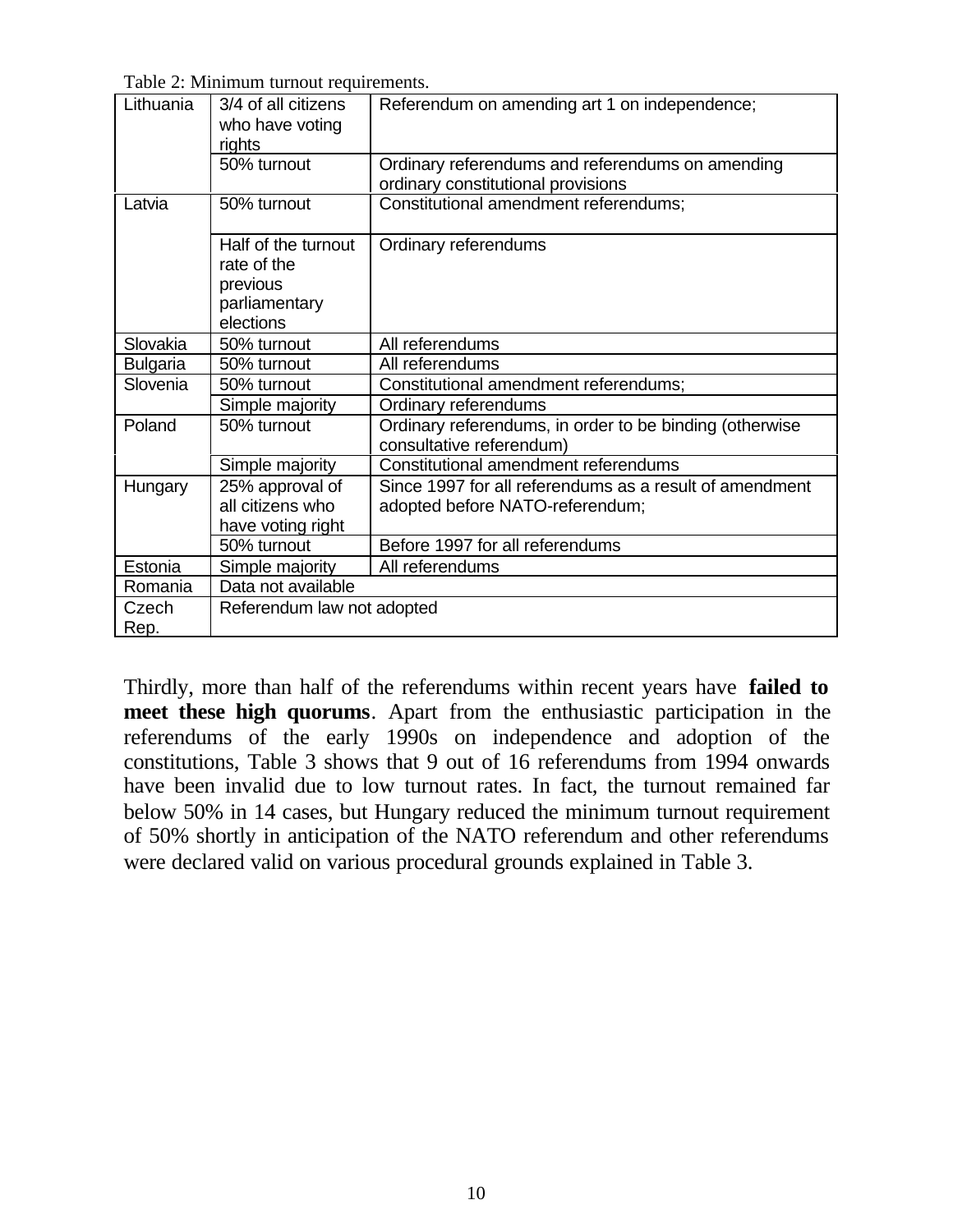Table 3: Referendum results during recent years.

| Country                                                                                   | Year | <b>Issue</b>                                        | Turnout                      |  |  |
|-------------------------------------------------------------------------------------------|------|-----------------------------------------------------|------------------------------|--|--|
| Lithuania                                                                                 | 1994 | Illegal privatisation; savings compensation for     | 36.8%, invalid               |  |  |
|                                                                                           |      | inflation victims; early parliament elections       |                              |  |  |
|                                                                                           | Oct  | Expenditure of state budget; compensation of the    | 52%                          |  |  |
|                                                                                           | 1996 | loss of assets prior to 1990; decrease in number of |                              |  |  |
|                                                                                           |      | parliament members                                  |                              |  |  |
|                                                                                           | Nov  | Purchase of agricultural land by EU nationals       | 40%, invalid                 |  |  |
|                                                                                           | 1996 |                                                     |                              |  |  |
| Slovakia                                                                                  | 1994 | Transparency of privatisation                       | 19.98%, invalid              |  |  |
|                                                                                           | 1997 | NATO membership; nuclear weaponry and military      | 9.5%, invalid                |  |  |
|                                                                                           |      | basis                                               |                              |  |  |
|                                                                                           | 1998 | Privatisation of main state companies               | $\overline{44\%}$ , invalid  |  |  |
|                                                                                           | 2000 | Early elections                                     | 20%, invalid                 |  |  |
| Poland                                                                                    | 1997 | New constitution                                    | 43% (no minimum for          |  |  |
|                                                                                           |      |                                                     | constitutional               |  |  |
|                                                                                           |      |                                                     | amendment                    |  |  |
|                                                                                           |      |                                                     | referendums)                 |  |  |
|                                                                                           | 1996 | Privatisation                                       | 32.5%, consultative          |  |  |
| Hungary                                                                                   | 1997 | NATO membership                                     | 49% (treshold                |  |  |
|                                                                                           |      |                                                     | majority 25% of the          |  |  |
|                                                                                           |      |                                                     | electorate)                  |  |  |
| Latvia                                                                                    | 1998 | Amendments to the Citizenship law                   | 67%                          |  |  |
|                                                                                           | 1999 | Amendments to the Pensions law                      | 25%, invalid                 |  |  |
| Slovenia                                                                                  | 1996 | Amendments to the electoral law                     | 38% (declared                |  |  |
|                                                                                           |      |                                                     | successful by the            |  |  |
|                                                                                           |      |                                                     | <b>Constitutional Court)</b> |  |  |
|                                                                                           | 1998 | Consultative referendum on reform of local          | Less than half, but          |  |  |
|                                                                                           |      | government system                                   | only electors of             |  |  |
|                                                                                           |      |                                                     | affected border              |  |  |
|                                                                                           |      |                                                     | areas were asked to          |  |  |
|                                                                                           |      |                                                     | participate                  |  |  |
|                                                                                           | 1999 | Referendum on funding the construction of power     | $27\%$ , invalid             |  |  |
|                                                                                           |      | plant TET3                                          |                              |  |  |
|                                                                                           | 2001 | Amendments to Law on Infertility Treatment          | 33%, invalid                 |  |  |
| Estonia and Romania have had no referendums after the early 1990s, Bulgaria and the Czech |      |                                                     |                              |  |  |
| Republic have had no referendums in last couple of decades.                               |      |                                                     |                              |  |  |

Fourthly, besides the danger of an invalid result, the EU-referendums have also the threat of a negative result as the **public opinion of the Candidate Countries tends to be rather eurosceptic**. The public opinion studies available focus mainly on the accession referendums, but the support for the EU has a tendency to decrease rather than increase after the accession, as shows the comparative experience with the Member States who have joined previously. While the EU accession forms a paramount objective for the CEE politicians, the general public tends not to share this enthusiasm. In 2001, a number of public opinion polls, predominantly conducted by national polling agencies, show that support rates for EU accession were under fifty percent in six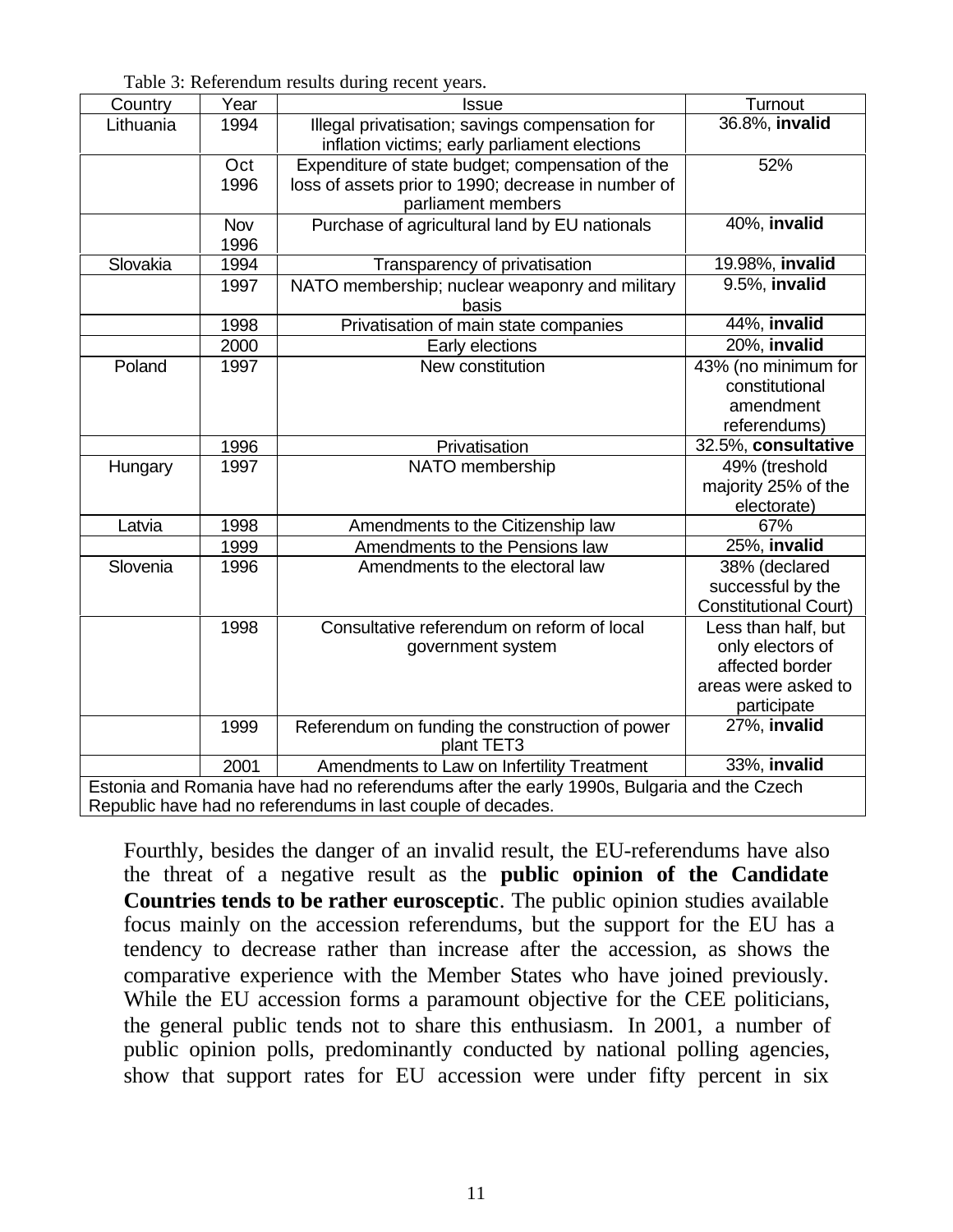Candidate Countries, $12$  although it should be pointed out that the European Commission's Eurobarometer studies show higher support.<sup>13</sup> Based on these national and EU studies, the support for EU accession in 2001 was lower in Estonia (36-54%), Latvia (38-46%), Lithuania (48-50%), Czech Republic (42- 54%), Poland (44-54%) and Slovenia (42-56%), whereas high support rates for EU accession dominate in Slovakia (66-76%); Hungary (54-70%), Romania (76- 85%) and Bulgaria  $(70-80%)$ .<sup>14</sup> Most extremely in Estonia, the percentage of people who would have voted against joining the EU reached 59% by May 2001, but, curiously, Estonia's victorious performance in the Eurovision song contest increased the amount of EU-supporters to  $54\%$  in August 2001.<sup>15</sup> The populations of Estonia, Latvia, Lithuania and the Czech Republic have also earlier been famous for their consistently low support rates for the EU membership, fluctuating over the years between  $22-45\%$ .<sup>16</sup> The reasons for euroscepticism vary, but they seem to relate mainly to (a) the fear of losing sovereignty with a view to the recent experience with another 'Union', and (b) the cost of speedy adoption of the EU technical, environmental and social standards. Additionally, Slovenes are concerned about having to wait for the unprepared countries, while being themselves economically ready. In Estonia, euroscepticism has more been a protest against the Government's decade of ultra-liberal policies. In the Czech Republic, the EU is seen as 'overregulating, socialist and collectivist in comparison with Czech liberalism' (Perron, 2000, 17-18). In the Baltic States, the principal argument for EU membership is their security with respect to Russia, otherwise the level of euroscepticism could be even higher.

Finally, an unsuccessful referendum **may block a treaty for several years**. In the case of an invalid or a negative result, a new referendum on the issue may not be re-initiated within 4 years in Poland, 3 years in Slovakia, 1 year in Estonia, Lithuania and Slovenia and, according to a draft referendum law, within 2 years in the Czech Republic, which also establishes the minimum turnout requirement of  $50\%$ .<sup>17</sup> In Estonia, the parliament is also to be dissolved.

<sup>12</sup> Reports of national polls have been taken from the *RFE/RL Newsline* (www.rferl.org). See eg "Majority of Hungarians Would Vote for Joining EU", *RFE/RL Newsline* Vol. 5, No. 140, Part II, 26.07.2001.

<sup>&</sup>lt;sup>13</sup> European Commission. Applicant Countries Eurobarometer, December 2001, at http://europa.eu.int/comm/enlargement/docs/pdf/cceurobarom.pdf, p 5.

 $14$  Since the questions posed and methodology used have been different in the Eurobarometer and various national polls, the lowest and highest rates in 2001 are given, in order to provide a general overview of the support rates in different countries.

<sup>15</sup> Reported respectively in *Postimees*, 19.05.2001, and "Euroliidu toetajate arv nelja aasta suurim" [The number of EU-supporters is the highest of four years], in *Postimees* 25.08.2001.

<sup>16</sup> See Central and Eastern Eurobarometers, http://europa.eu.int/comm/dg10/epo/ceeb.html.

 $17$  "Czech Senate Approves Bill on EU Accession Referendum", Reported by CTK News, in *RFE/RL Newsline* Vol. 5, No. 124, Part II, 29.06.2001.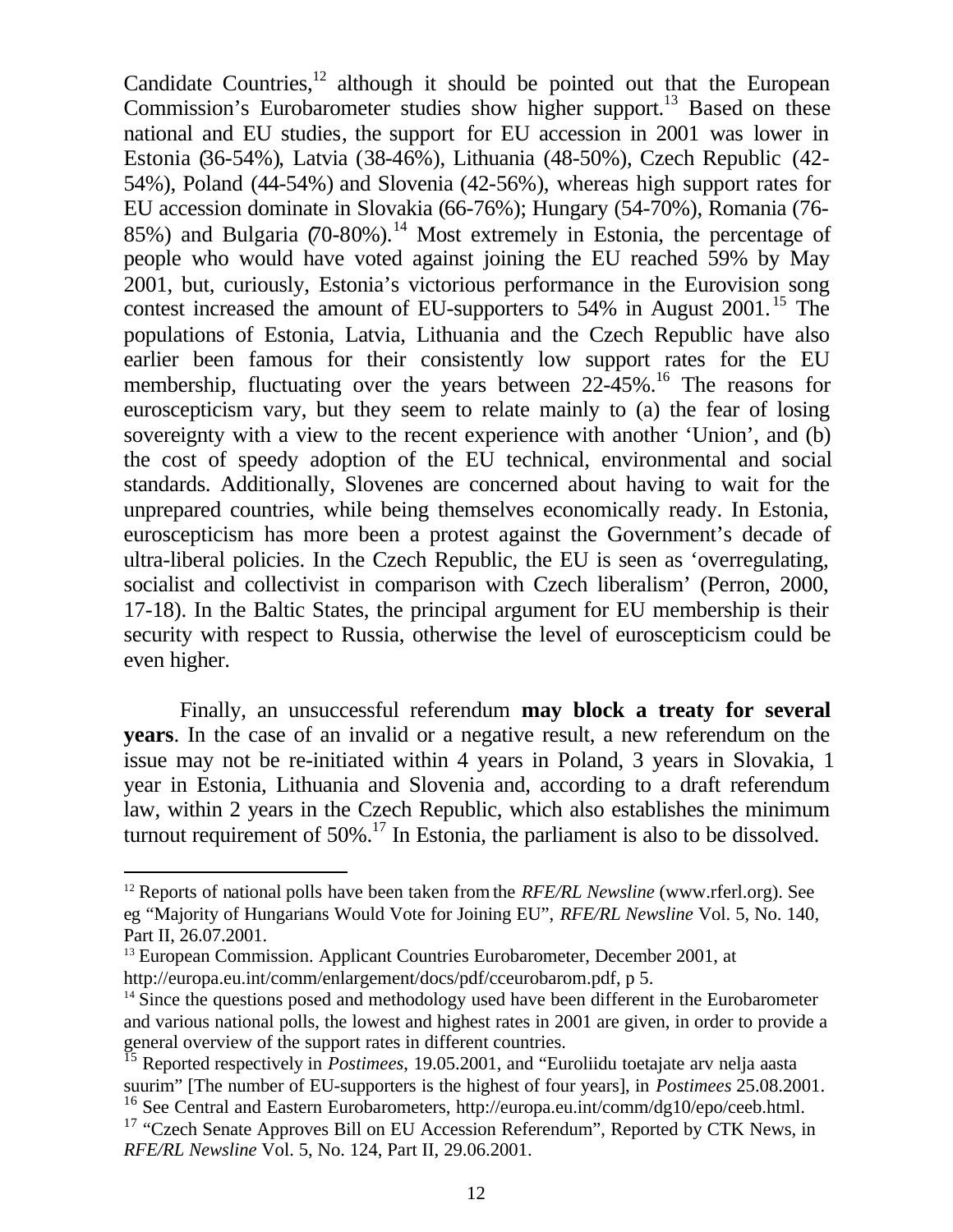## **1.3. The case for revising the Treaties' amendment procedure**

A number of political and academic actors have pointed out that the dramatic increase in the number of member states after the imminent enlargement will necessitate an easier amendment procedure of the Treaties in order to avoid paralysis. The previous sections of this paper, having highlighted the procedural and practical complications of the 'national constitutional procedures' in the acceding Central and Eastern countries, which the Future Debate has overlooked so far, show that there is a real danger of blockage, which should bring the revision of the EU treaty amendment procedures more firmly onto the agenda.

The proposals for facilitating the treaty amendment procedure mainly proceed from the division of the treaties into two parts. The fundamental part, which would set forth the political guidelines, citizens' rights, institutional framework and the basis for the division of competences, would be amended infrequently and in accordance with the 'national constitutional procedures'. The second part, which would comprise of the provisions of technical, functional and implementing nature and would not directly affect the Member States' sovereignty, would be subject to an easier amendment procedure by the EU institutions. The idea was first officially tabled by the Dehaene-Group in October 1999<sup>18</sup>; in 2000, the Robert Schuman Centre of the European University Institute (EUI) was commissioned by the European Commission to prepare a Draft Basic Treaty, <sup>19</sup> which was followed by a Second Report examining the modalities of facilitating the amendment procedures.<sup>20</sup> Most political and academic actors have subscribed to this division and they have focused rather on the concrete amendment mechanisms.

Opinions diverge as to whether unanimity should be retained: the need for qualified majority voting is more readily accepted for the non-constitutional part, on the condition that the European Parliament would be involved by the assent procedure.<sup>21</sup> The amendments to the constitutional part should, according

<sup>&</sup>lt;sup>18</sup> "The Institutional Implications of Enlargement". Report by Weizsäcker, R., Dehaene, J.-L., Simon, D., delivered to the European Commission" on 18.10.1999, Brussels, available at http://europa.eu.int/igc2000/repoct99\_en.pdf.

<sup>&</sup>lt;sup>19</sup> "A Basic Treaty for the European Union. A Study of the Reorganisation of the Treaties", EUI, RSC, Florence, 15.05.2000, www.iue.it/RSC/Treaties.html.

<sup>&</sup>lt;sup>20</sup> "Reforming the Treaties' Amendment Procedures. Second Report on the Reorganising of the European Union Treaties," EUI, RSC, Florence, 31.07.2000, www.iue.it/RSC/Treaties.html.

 $21$  For example, amendment by (super)-qualified majority or unanimity of the Council and a special majority in the European Parliament has been recommended by the "Dehaene Group", supra note 18, and Bertelsmann Foundation and Center for Applied Policy Research,

<sup>&</sup>quot;Thinking Enlarged. The Accession Countries and the Future of the European Union − A Strategy for Reform by the Villa Faber Group on the Future of the EU", October 2001, www.europa.eu.int/futurum/conothbis\_en.htm#att [hereinafter the "Villa Faber Group"].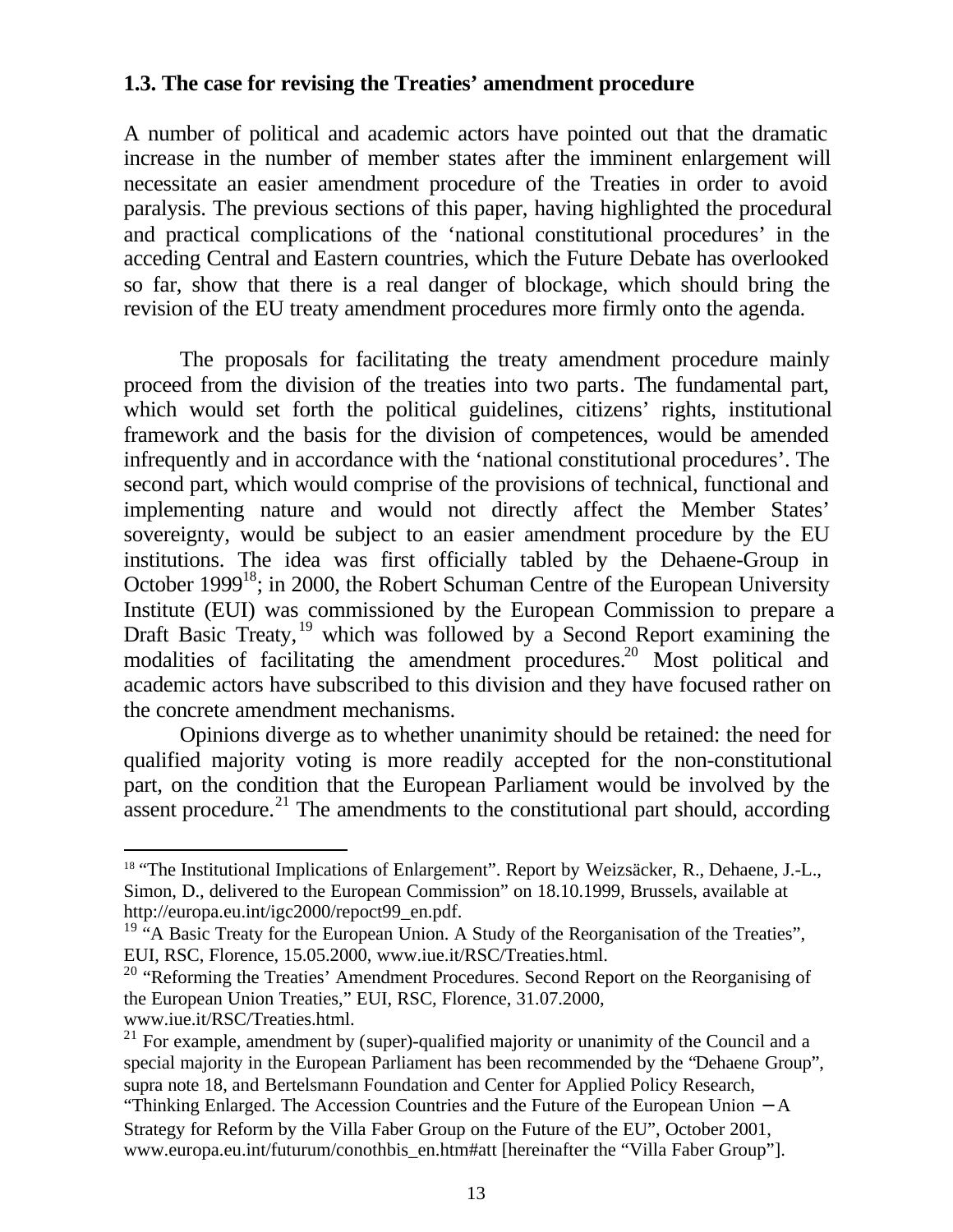to many, still remain subject to a unanimous decision of an intergovernmental conference and be ratified by all Member States.<sup>22</sup> However, besides the danger of blockage resulting from the potential unsuccessful referendums as demonstrated above, a number of other problems have been pointed out. P.-C. Müller-Graff is sceptical about the decrease in the need for amendments unless the Basic Treaty would be reduced to 'a minimum of undisputed and highly abstract principles', and he doubts that a final solution for the institutional structure could be found with a view to the continuous contest between 'different forces of supranationality, national sovereignty and democracy' (Müller-Graff, 2001, 16). The EUI Report notes that the IGC solutions often come down to the lowest common denominator; exceptions have to be formulated for individual Member States in an untransparent manner; and, ultimately, the unanimity requirement for amending the treaties is rare in international organizations as well as in the constitutions of the federal states.

The following alternative mechanisms have been proposed. The EUI Report recommends a super-qualified majority of 4/5 (or 9/10) of the Member States representing 4/5 of the population, with a blocking majority of at least 2 states; the minorities should be given an institutional guarantee (by increasing the influence of the Commission, European Parliament and possibly the ECJ, who would guarantee the collective European interest) and an opt-out clause (applying to the substantive scope of competences and intensity of instruments in action and not to the organisational structure and decision-making). In addition, the EUI Report recommends consideration of the following reforms: (a) a wider use of the autonomous amendment procedure by the EU institutions; (b) introduction of the 'negative ratification' as known from international law (treaty would enter into force unless notification of disagreement is submitted); (c) the use of the Convention model or a reformed version of the IGC; and (d) involvement of the national parliaments when designing the amendment rather than presenting them with a *fait accompli*. Such reforms would facilitate the ratification process and increase the legitimacy of the treaties. The Faber Group, recognising that the ratification process is fragile, has recommended designing mechanisms to attach specific costs to the repeated rejection of a new treaty, and constructive mechanisms to accommodate the concerns of dissenters. There are also proposals for creating special bodies for amending the secondary treaty.

The line of argument of this paper also leads to two recommendations concerning the imminent constitutional amendments in the Central and Eastern European Candidate Countries. First, the draft amendments should be addressed

<sup>&</sup>lt;sup>22</sup> Amongst academic studies see Dehaene group (supra note 18), Villa Faber Group (supra note 21), and Art 102 in "A Basic Treaty for the European Union. Draft Version for the Reorganisation of the Treaties". Bertelsmann Group for Policy Research at the Center for Applied Policy Research. May 2000, www.cap.uni-muenchen.de/.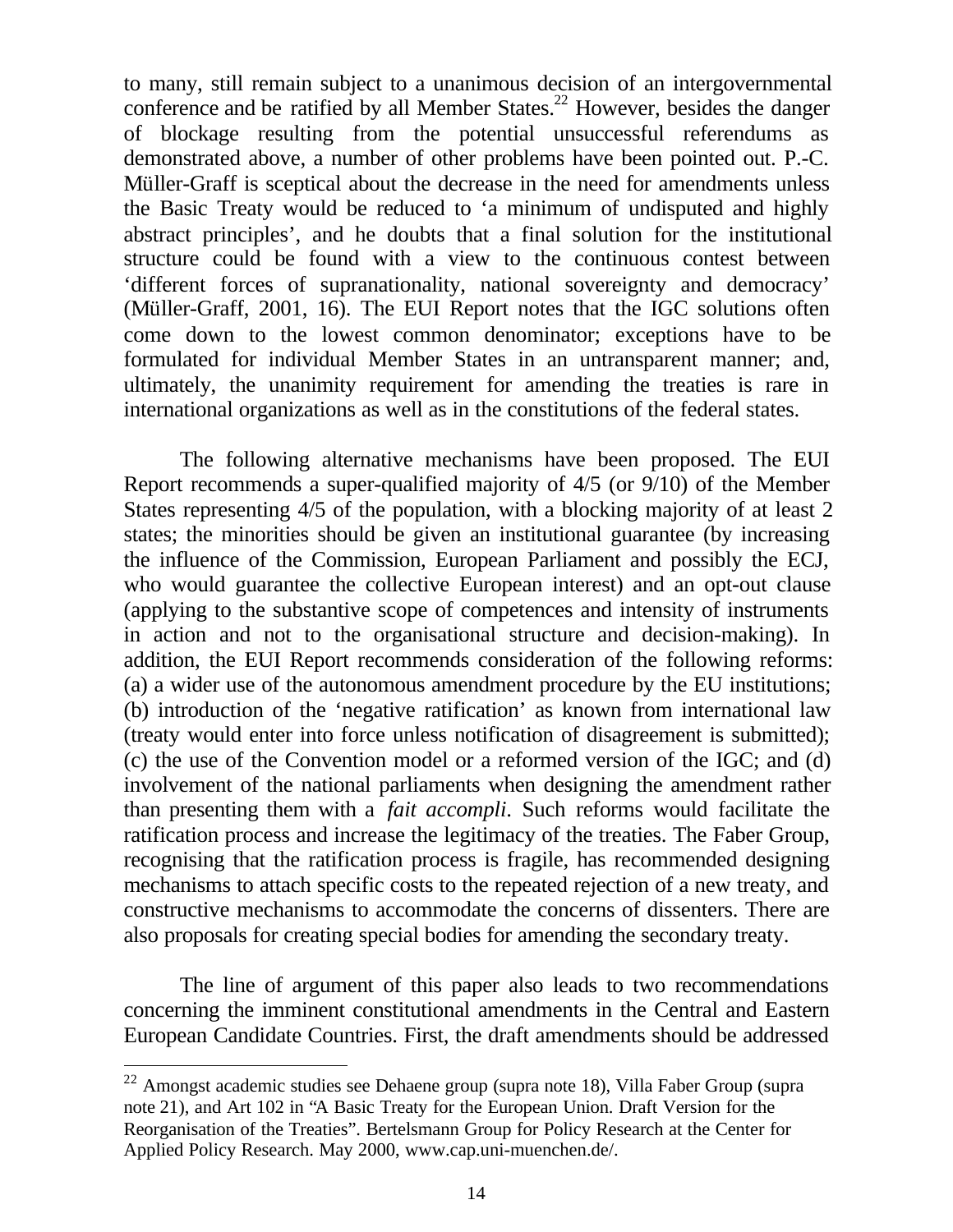to the European Union rather than 'international organizations',  $23$  as the latter would reduce the room for interpretation when it would come to accommodating major integration steps undertaken by the future treaties in the constitutions. The 'international organisations' approach would be more likely to lead to constitutional amendments, with all the potential procedural complications discussed above. It should also be kept in mind that the Central and Eastern European countries are more likely to amend their constitutions instead of interpreting them broadly, because these constitutions possess a status of legal rather than political documents in the aftermath of 50-years' experience with the declaratory communist constitutions; they are clear, up-to-date and directly applicable documents. Second, in order to reduce the danger of paralysing the EU treaty amendment procedures, as well as to avoid obstructing the countries' participation internally, it is advisable that the draft amendments would avoid the referendum clauses for ratifying the successive EU treaties after membership<sup>24</sup> and consider instead facilitating the referendum procedures.

# **2. THE IMPACT OF THE REFERENDUMS ON THE CEE POSITIONS IN THE CONVENTION ON THE FUTURE OF EU**

The highlighted complications with referendums in the CEE countries also influence the EU Future Debate by predetermining the Eastern countries' interest for incremental integration concerning the reforms prepared within the Convention. As we saw in section 1.2, it has been difficult to 'sell' the EU in the referendums (whether on EU-related constitutional amendment or on accession), due to insufficient turnout rates and eurosceptic public opinion, which the deal of 25% of agricultural subsidies certainly did not improve. 'Selling' a federal union would therefore be even harder, considering the historically conditioned anti-federalist sentiments of the CEE populations.

The possibility of an 'incorrect' referendum result is, in fact, seen as a real danger: in several Candidate Countries there have been efforts to find constitutional interpretations to circumvent the referendum or to lower the

 $23$  The 'international organisation' approach is taken in the Polish 1997 Constitution, the Czech constitutional amendments of 2001, the Hungarian new draft constitution of 1997 and in the initial draft amendments of Latvia, Lithuania and Slovakia – the last three were later replaced by new drafts, which were directly addressed to the EU. See for details and references Albi, 2002.

 $24$  For instance, the draft amendments by the Estonian Expert Commission (1998) subject the ratification of the future EU treaties to a referendum; the draft amendments of the Latvian Working Group (2001) provide an optional referendum for "the changes in the conditions of Latvia's membership"; the Hungarian draft constitution of 1997 requires a referendum for ratifying treaties which transfer part of the legislative, executive or judicial powers and provides a referendum for amending the constitution if requested by 300,000 electors.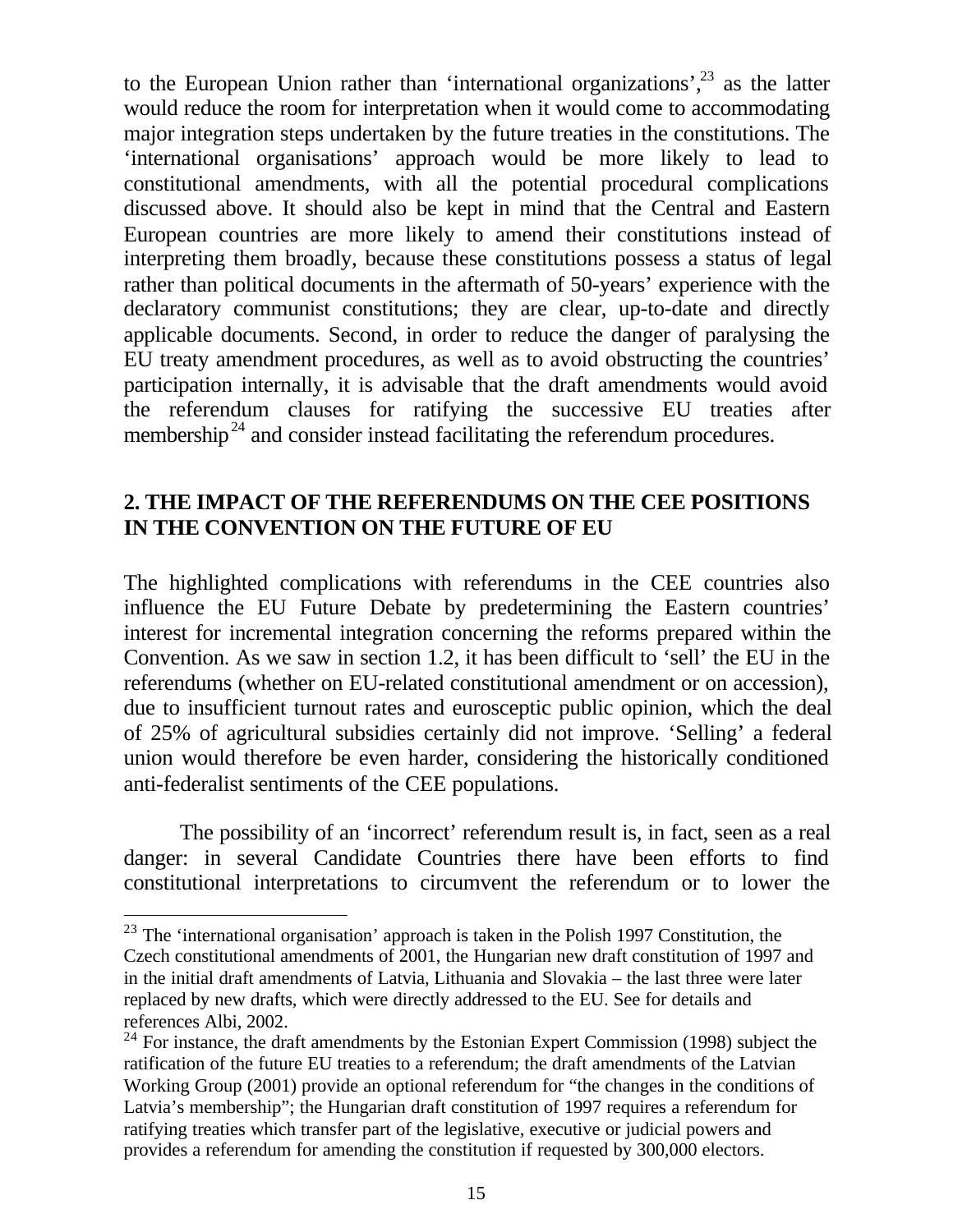turnout requirements. For instance, the draft amendments of the Latvian Working Group have suggested reducing the turnout requirement for EU accession from 50% to half of the participants of the previous parliamentary elections.<sup>25</sup> In Estonia, the former President has suggested that the referendum should take place after a few years of EU-experience and ask whether the people want to secede from the Union; $^{26}$  however, a political consensus was achieved in March 2001 that an accession referendum should be held. In Lithuania, where so far seven referendums have been held, the Working Group on the EU-related constitutional amendments has said that the EU accession does not require a referendum, since the EU forms a traditional international organisation and does not impinge upon Lithuania's independence.<sup>27</sup> Its Rapporteur later mentioned that a majority with 50% turnout will be difficult to achieve (Vadapalas, 2001, 351), while, understandably, none of the Lithuanian reporters have mentioned the 3/4 approval of the whole electorate, required for amending art 1. In Poland, the Government has expressed concern about the referendum with a view to the slippage of the support for EU and consistently low election turnouts (Blazyca, Kolkiewicz, 1999, 141). In the Czech Republic, the long pending referendum law is continuing its inter-chamber odyssey precisely for the reason that the Government has been concerned about the feasibility of achieving the 50% turnout. <sup>28</sup>

The fact that the future EU treaties have to be ultimately accepted by the people in the referendums has usually been overlooked by those commentators who have not seen a case for a CEE coalition concerning the issues of the Future Debate. For instance, several academic and political actors have pointed out that the history of voting patterns in the EU shows that coalitions are formed on an issue-driven basis rather than new versus old or small versus big.<sup>29</sup> This is expected to continue after the enlargement into the Eastern countries, because their size, level of development and communist history would be outweighed by the facts that amongst them, there are 'more free traders ... and those that are more protectionist; there are protestant and catholic; there are southern and

<sup>25</sup> "The Theoretical Foundation of the Amendments to *Satversme* proposed by the Working Group", Ministry of Justice of the Republic of Latvia, Riga, 23.11.2001.

<sup>26</sup> Roonemaa, "Meri: rahvas võiks aastate pärast hääletada euroliidust välja astumist" [Meri: the people could vote on secession from the EU after a few years], in *Eesti Päevaleht,* 05.05.2001.

<sup>&</sup>lt;sup>27</sup> "Republic of Lithuania Constitutional Law on the Amendment of Articles 136 and 138 of the Constitution of the Republic of Lithuania. Draft of the Working Group established under the Seimas Chancellery", in *Stojimas I Europos Sajunga Ir Konstitucija*. *Seminaro Medziaga 29-30.06.1999* (Eugrimas, Vilnius, 2000) 141ff.

<sup>28</sup> "Czech Senate Approves Bill…", op. cit. *supra* note 17.

 $^{29}$  Wallace, 2001; Grabbe, 2001 (with the exception of big-country coalitions on institutional matters); Villa Faber Group, supra note 21, 45-44.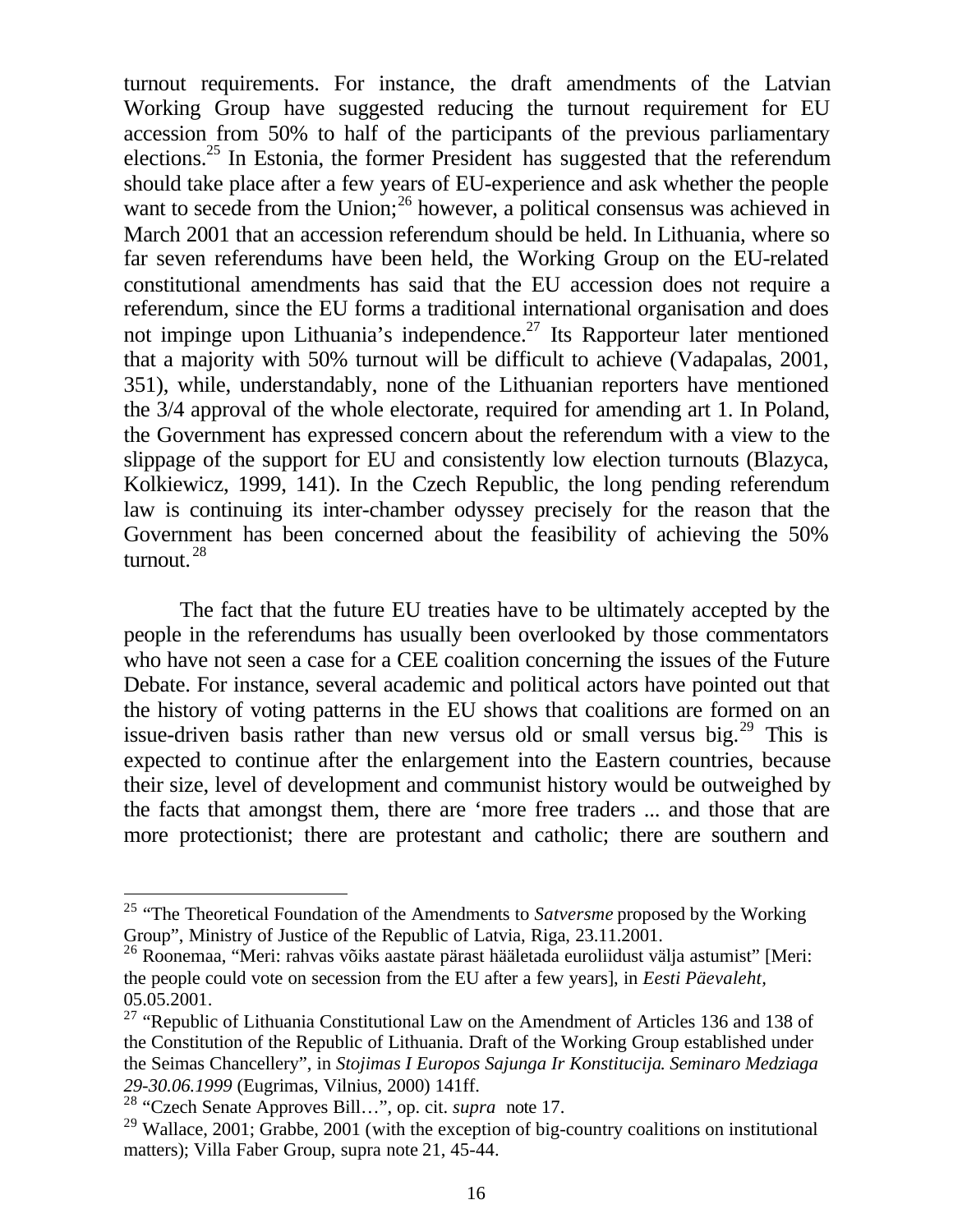nearly "northern" countries; there are also small and big ones<sup>30</sup>. Further, it has been argued that the Candidates have not formed a unified group in the first sessions of bickering over the Convention's procedural rules and in nominating the Candidates' representative in the Presidium: some see themselves as a group, others perceive drawing a line between the new and old members as artificial and prefer to make issue-based coalitions.<sup>31</sup> Nor has there been much cooperation between the CEE Candidates during the accession negotiations.

However, the following sections demonstrate that there is a case for CEE coalitions at least with regard to the fundamental issues of the EU future, precisely for the overlooked factor that the CEE positions need to keep in mind the ultimate acceptability by the people in referendums. We will take in the subsequent sections a closer look at the speeches of CEE politicians on the Future of Europe, which reveal a lot of similarity towards the fundamental issues of the EU future. They advocate the approach of a 'union of nation-states' instead of a federation; a constitutional treaty – with the emphasis on *treaty* – instead of a constitution, and a gradual strengthening of the Community institutions, instead of an institutional revolution. Even if some, in a personal capacity, have recognized the need for fundamental reforms towards federalism, they have pointed out that the Convention's work has to pass the accession referendums.<sup>32</sup> It should be noted that the speeches present initial visions rather than representing official positions in the Convention, and there are occasional contradictions amongst the speeches of politicians from the same country. The speeches remain generally worded and mainly approve the need for reforms rather than offering any concrete proposals, since it is difficult to assess the problems of a system in which one has not yet participated, and the Future Debate started in many CEE countries only with the convening of the Convention in February 2002. Before, the CEE discussion focused on the accession, the negotiations and the adoption of the *acquis*, especially in the smaller Candidate Countries with a limited amount of specialists available. Joschka Fisher's speech on a federal Europe was negatively received by the public, but it was left aside as a utopian vision of a distant future and little serious discussion on the Future of Europe was generated in the CEE media, universities and general public. However, since the convening of the Convention, the CEE governments have called for a broad social debate, opened websites on the Future Debate, and, in Latvia and Slovakia, 'national

 $30$  Speech delivered by R. Martikonis, Deputy Minister of Foreign Affairs of the Republic of Lithuania, at colloquium "The Finalité of European Union: Ideas and Concepts of the Candidate Countries". Centre for European Integration Studies, Bonn, Germany, 16-

17.11.2001, www.europa.eu.int/futurum/documents/speech/sp171101\_en.pdf.

<sup>31</sup> *Eg* Hungary, Cyprus and Estonia.

<sup>&</sup>lt;sup>32</sup> *Eg* the Polish President Aleksander Kwasniewski, in his speech on the Future of the Union, delivered at the European University Institute, Florence, 28.02.2002.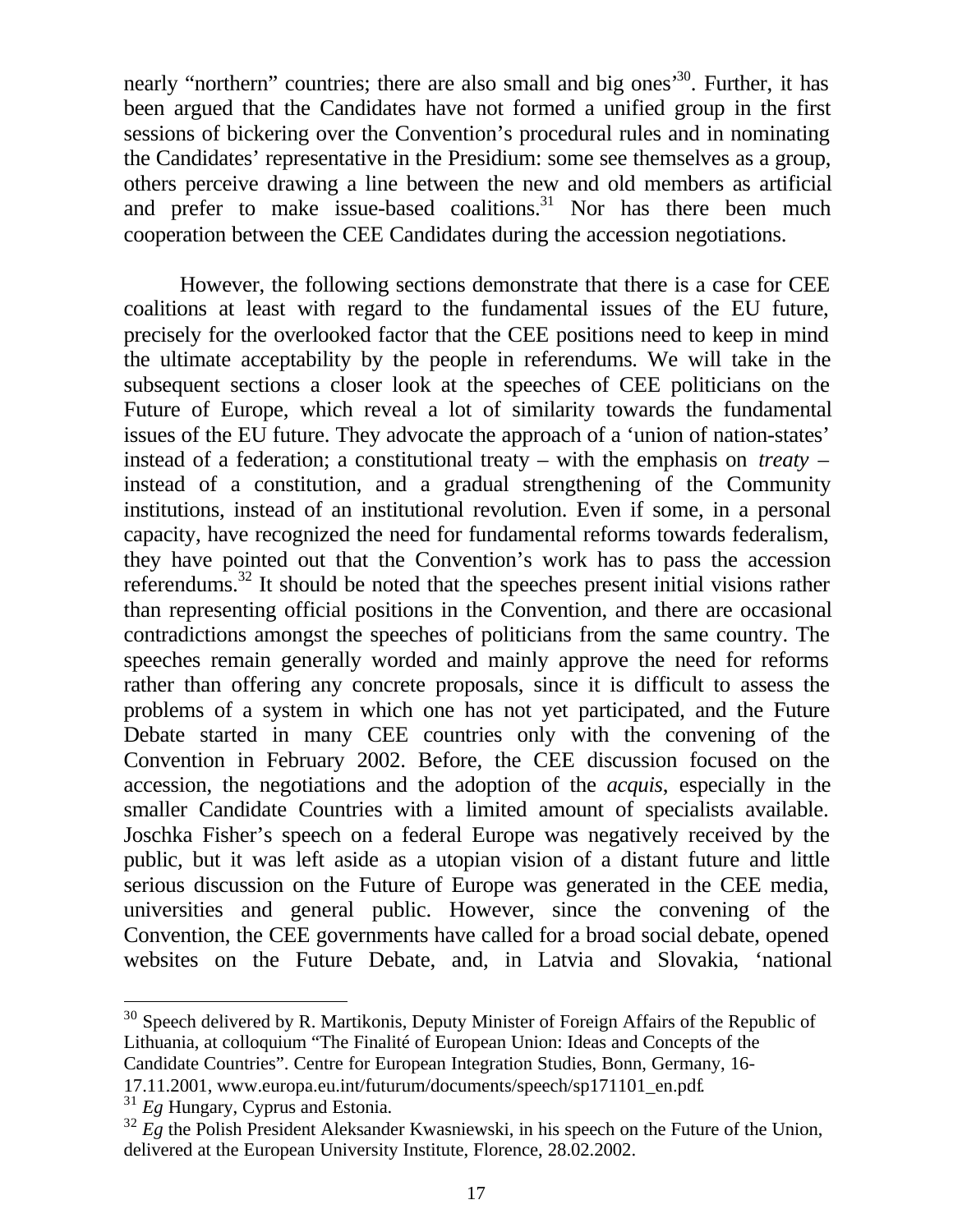conventions' have been opened, bringing together the representatives of academia, political parties, local municipalities and civil society.

## **2.1. A 'Union of Nation-States' instead of a federation**

CEE politicians predominantly do not approve of the visions of a federal Europe, but envisage the EU's future as a looser union of nation-states. For instance, former Prime Minister of Hungary, Victor Orban would like to see 'a union based on nations' instead of 'a European United States'.<sup>33</sup> The Polish President Aleksander Kwasniewski says that although 'the nation-states themselves are not there from time immemorial', 'this does not mean they will soon have to give way to another form of statehood, a supranational one'; 'a federation of nation-states' could only appear in twenty years' time.<sup>34</sup> Tunne Kelam, Estonia's representative in the Convention and Chairman of the Parliament's Committee of European Affairs, says that all main Estonian political forces share the view that the EU should continue as 'a union of nationstates'.<sup>35</sup> The Slovenian Foreign Minister Dimitrij Rupel would like to see a 'United Nations of Europe' or 'Nation States of Europe', which would 'permit undisturbed life and render possible the development of the Slovene nation as a nation'; federations function better as one-nation states.<sup>36</sup> The Romanian Prime Minister Adrian Nastase recommends looking for 'an in-between formula' for the EU polity, as a radical change could be rejected in many parts of Europe.<sup>37</sup> The Latvian Foreign Minister Indulis Berzins sees the EU not as a 'centralized state'; 'it is "only" a trans-national organisation to which its member countries have delegated a part of their competence<sup>[:]</sup> [t]he elaboration and implementation of entire national policy is and will remain our business except for fields that we want to delegate to the EU'.<sup>38</sup> Several underline the need to

<sup>33</sup> Interview with Victor Orban in *La libre Belgique*, 11.07.2001, reported in "Orban Describes His Vision for Europe". *RFE/RL Newsline* Vol. 5, No. 130, Part II, 12.07.2001.

 $34$  Speech "Enlarged EU: Moving Towards a Political Union", delivered by A. Kwasniewski, at the Stockholm School of Economics, 10.05.2001,

www.europa.eu.int/futurum/documents/speech/sp100501\_en.htm.

<sup>35</sup> Presentation of T. Kelam at the *Riigikogu* (Estonia's Parliament) session of 11.04.2002. Unedited transcript available www.riigikogu.ee.

<sup>&</sup>lt;sup>36</sup> Contribution to the Debate on the Future of the Union by D. Rupel, 2001, www.europa.eu.int/futurum/documents/other/oth030701\_en.pdf 7, 8.

 $37$  Speech "The Future European Union: A Romanian Vision", delivered by A. Nastase, at the Belgian Royal Institute for International Relations, 26.06. 2001,

http://domino.kappa.ro/mae/dosare.nsf/IntegrareEng/F7578294EF2ADD20C2256AA7002F3 C49?OpenDocument.

<sup>&</sup>lt;sup>38</sup> Contribution "The European Union – the way it is and the way we want it to be", by I. Berzins, 31.05.2001, www.europa.eu.int/futurum/documents/press/pr310501\_en.htm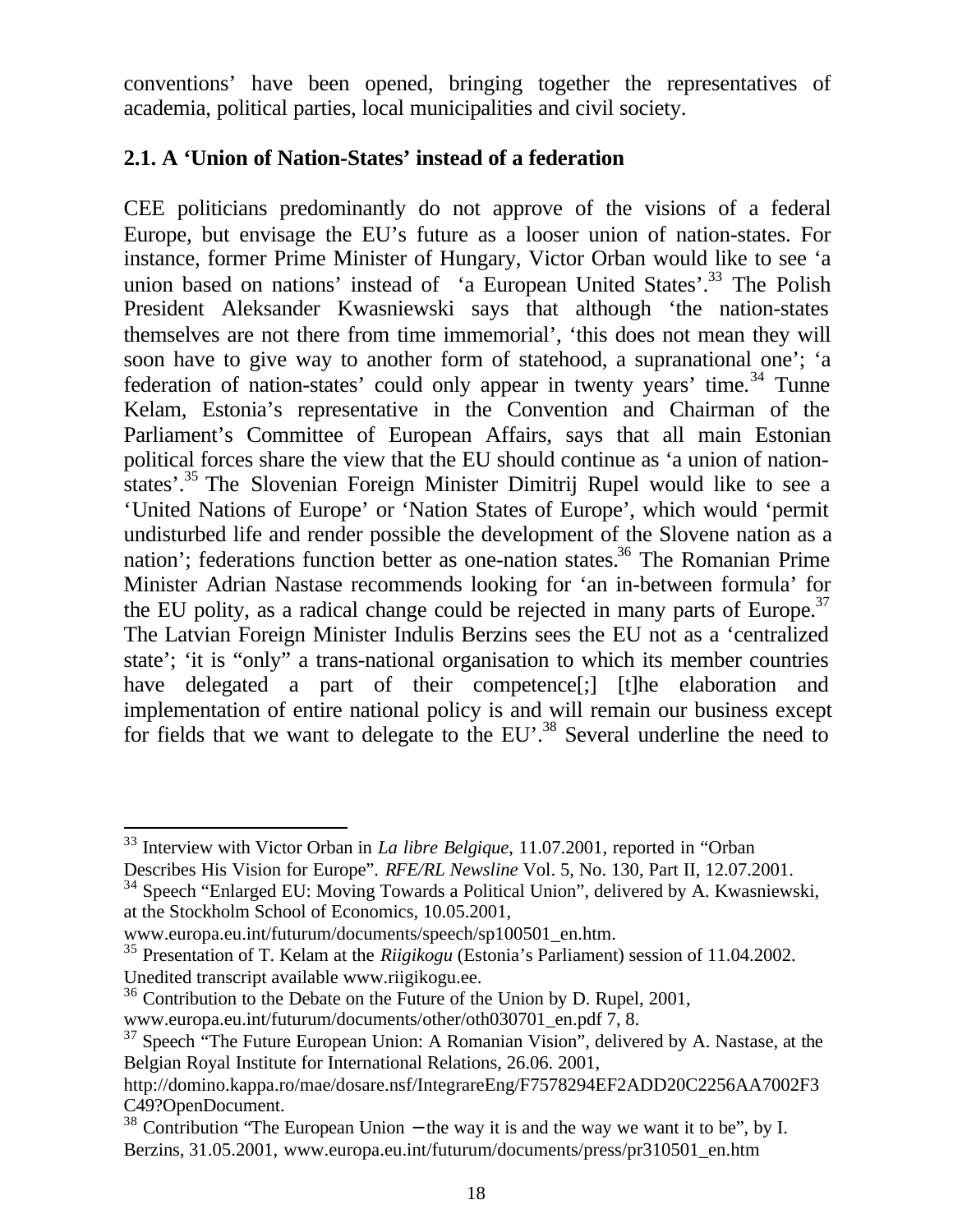preserve and strengthen the national identity, language and culture.<sup>39</sup> Some recall the negative experience with federations they have earlier been part of, such as the Yugoslav or Czechoslovak Federations or the USSR.

The few open federalists amongst the top politicians of Slovakia, the Czech Republic and Estonia are usually in disaccord with general domestic political attitudes, at least in the two latter countries whose populations have consistently been famous for their lowest support rates towards the EU. In the Czech Republic, there is a clash of visions between, on the one hand, pro-federal President Vaclav Havel<sup>40</sup> and former Prime Minister Milos Zeman,  $41$  and, on the other hand, the leader of a strong opposition party and former Prime Minister, Vaclav Klaus, whose inclination to the British way and support for 'a union of sovereign nation states' (Bugge, 2000, 27-28, 34) is shared, for instance, by most Czech local politicians (Perron, 2000, 17). In Estonia, the pro-federal speech delivered in the Berlin Humboldt University by the former Foreign Minister Toomas-Hendrik Ilves, $42$  although in strictly personal capacity, was much disliked by Estonian public opinion and it has cost him his place as the Parliament's representative in the Convention. The current Foreign Minister Kristiina Ojuland has made it clear that she does not support the ideas of an EU constitution, a bicameral European Parliament or direct election of the Commission President, which according to her would belong to the 'sphere of dreams'.<sup>43</sup> The federalist views of the Slovak Prime Minister Mikulas Dzurinda<sup>44</sup> and the support by the Foreign Minister Edouard Kukan for a gradual building of the Union into a political community<sup>45</sup> probably have higher domestic credibility due to high EU-support of the Slovak population.

On the academic level, the CEE studies on the Future Debate are still being developed, but the few that exist equally predict the adoption of an

<sup>39</sup> Rupel; Nastase; Berzins; Kelam; Orbán (in Orbán's Contribution to the Debate on the Future of Europe, 05.06.2001, Budapest,

www.europa.eu.int/futurum/documents/other/oth050601\_en.htm).

<sup>40</sup> See report of Havel's speeches in Bugge, 2000.

<sup>&</sup>lt;sup>41</sup> Contribution to the Debate on the Future of Europe by M. Zeman, 14.06.2001,

http://www.europa.eu.int/futurum/documents/contrib/cont140601\_en.htm.

 $42$  Speech "Constructing a New Europe", delivered by T.-H. Ilves at Humboldt University, Berlin 05.02.2001.

<sup>&</sup>lt;sup>43</sup> Reported in "The Future of the European Union expects fast decisions from the Estonian politicians" (in Estonian). *Eesti Päevaleht,* 28.01.2002.

 $44$  Speech "The Debate on the European Constitution – A Slovak View," delivered by M. Dzurinda at Humboldt University, Berlin, 19.02.2002; see also his address "The Slovak contribution to the discussion on the future of the European Union", 2001,

www.europa.eu.int/futurum/documents/contrib/cont200601\_en.htm.

<sup>&</sup>lt;sup>45</sup> Speech <sup>"</sup>Slovakia's Vision of the Future Functioning of the European Union", delivered by E. Kukan on the second special briefing to meet the new Member States, European Policy Center, Brussels, 2002, www.theepc.be/documents/.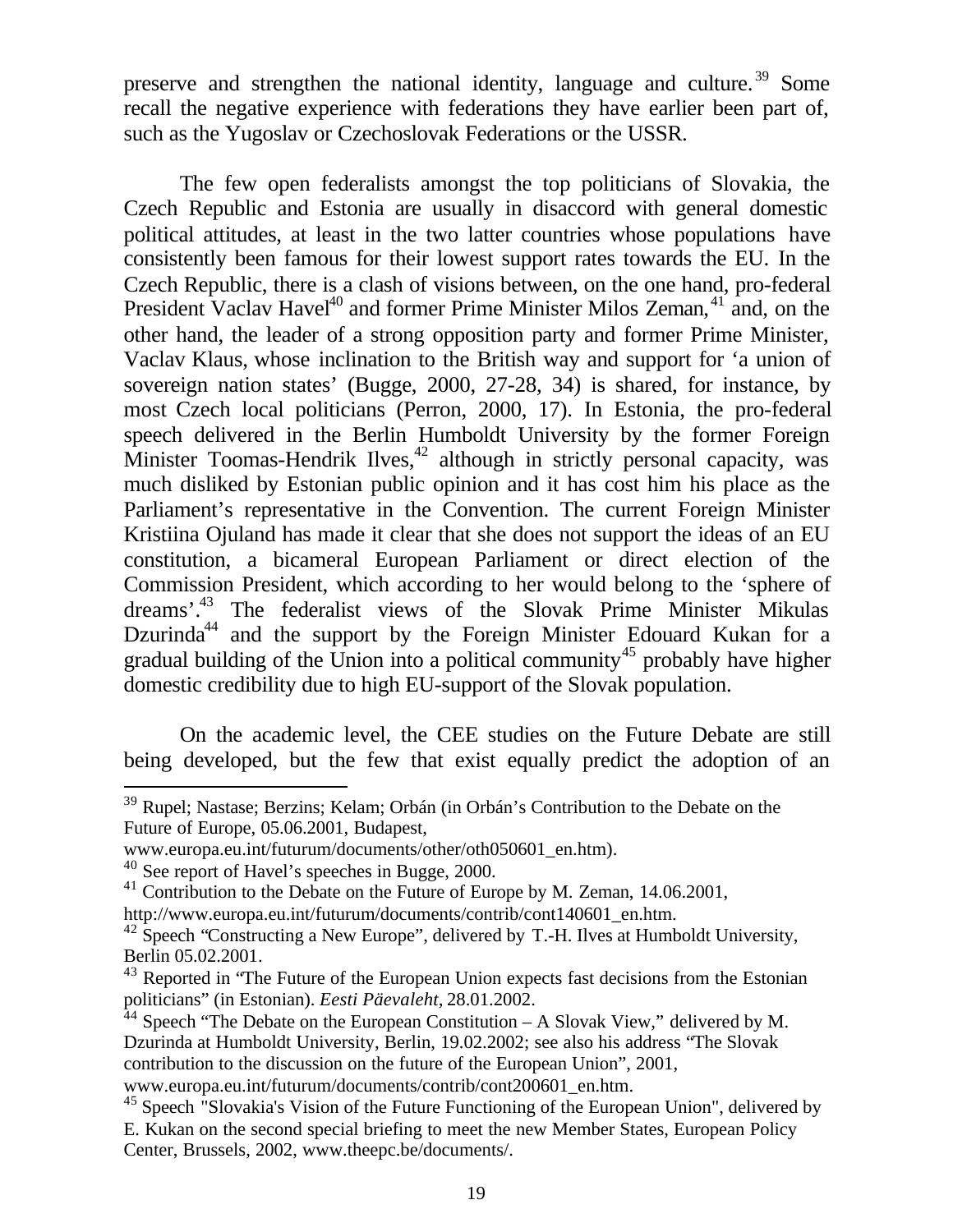'intermediate' approach. A study on the CEE Countries' representatives in Brussels shows their support for a piecemeal integration rather than federalism; they take a pragmatic, incremental approach, as the issue of sovereignty and national independence remains sensitive (Krok-Paszkowska, Zielonka, 2000). The Faber Group, composed of academic and professional experts both from the Member and Candidate states, suggests that most CEE countries are likely to be against a federal EU, because they are unitary states or have experience with authoritarian tendencies with federations.<sup>46</sup> Another study on the CEE countries' experience with federations shows that they have not been adequately conditioned by history to embrace federalism, particularly because of the unequal status of different peoples within federations, such as the Hungarians and Romanians during the Habsburg Empire, the non-Serb population in Yugoslavia and the Slovaks in Czechoslovakia. $4\overline{7}$  In addition, given their newly acquired sovereignty, people are uneasy about the federal visions of Europe.<sup>48</sup> As I have discussed elsewhere (Albi, 2002), the CEE legal theory has so far depicted the EU prevalently as an 'international organisation', possibly in order to create a psychologically neutral bridge to the countries' move from complete constitutional silence on international organisations towards membership of a deeply integrated supranational organisation, and joining a federal union instead could be too much to absorb. For instance, the Estonian Constitutional Expert Commission has stated that its draft EU-amendments do not permit Estonia's participation in a federal Union, which would emerge if a EU constitution or a bicameral European Parliament were introduced.<sup>49</sup>

## **2.2. Constitutional Treaty rather than a Constitution**

Concerning the issue of the EU constitution, the approach of 'union of nationstates' finds expression in the CEE politicians' support for 'a constitutional treaty', with an emphasis on *treaty*. This would provide an 'intermediate' step for accommodating the need for simplification of the EU treaties, as a constitution would be associated by many with the core of a sovereign state. The term 'constitutional treaty' is advocated by the Polish President Kwasniewski and former Prime Minister Jerzy Buzek,<sup>50</sup> the Bulgarian Foreign Ministry<sup>51</sup>,

<sup>46</sup> "Villa Faber Group", supra note 21, at 7.

<sup>&</sup>lt;sup>47</sup> Mastny, V. "The Historical Experience of Federalism in East Central Europe", (2000) 1 *East European Politics and Societies,* 96, as cited in Motoc, 2001, 188-189.

 $48$  Also Motoc, 2001, 189.

<sup>49</sup> *Võimalik liitumine Euroopa Liiduga ja selle õiguslik tähendus Eesti riigiõiguse seisukohalt.* [Potential accession to the European Union and its legal consequences in the light of Estonian constitutional law.] The Report of the Constitutional Expert Commission, 1998.

<sup>&</sup>lt;sup>50</sup> Speech delivered by J. Buzek at the Royal Institute of International Affairs, Brussels, 26.06.2001.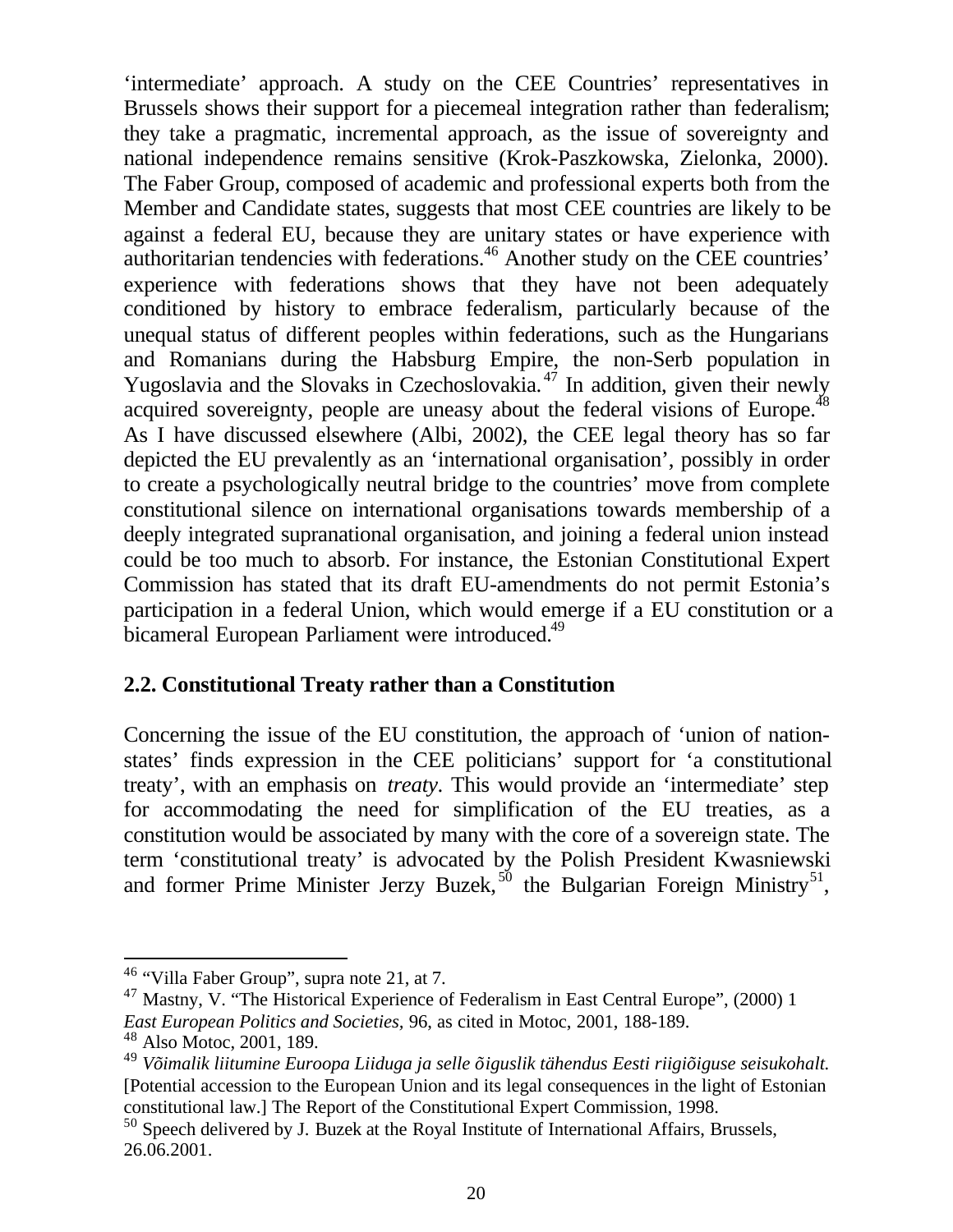Romanian Prime Minister Nastase and Foreign Minister Mircea Geoana<sup>52</sup>, Latvian Foreign Minister Berzins, and, according to Slovak Prime Minister Dzurinda, the notion 'European constitutional treaty' has crystallised in the Slovak discussions.

Dzurinda explains that the notion 'European constitutional treaty' brings together the concept of 'constitution' as 'one of the fundamental attributes of a sovereign state', and 'treaty', which formally would mean the primary source of law and in substance, it would be an international treaty.<sup>53</sup> Kwasniewski states that a constitutional treaty should be adopted at some point in the future, if the EU 'becomes more political in nature'; currently, there is not enough democratic legitimacy and citizen understanding of the EU and the term 'constitution' would thus be devalued. The former Hungarian Foreign Minister Janos Martony envisages a two-step development – first, incorporation of the Charter into the simplified treaties, which could later 'become a pre-figuration of a future constitution', since an immediate constitution 'would be too much to expect from the next few years'.<sup>54</sup> The Bulgarian Foreign Ministry and the Romanian Prime and Foreign Ministers support forming the 'constitutional treaty' on the basis of simplification and division of the treaties, with national ratification procedures for the constitutional treaty and an easier amendment procedure for the secondary treaty.

The adoption of an EU constitution is supported by the above-mentioned pro-federal politicians from the Czech Republic, Slovak Foreign Minister Kukan and, in personal capacity, the Estonian former Foreign Minister Ilves, who adds that the constitutions have proved to protect the smaller states. Estonia's current Foreign Minister Ojuland does not support the idea of an EU constitution; the Lithuanian Deputy Foreign Minister Dalia Grybauskaite recommends enhancing the applicability and comprehensibility of the treaties by codification.<sup>55</sup>

<sup>&</sup>lt;sup>51</sup> "Initial Position of the Republic of Bulgaria on the Debate on the Future of the European Union", report by the Ministry of Foreign Affairs of the Republic of Bulgaria, February 2002, www.europa.eu.int/futurum/documents/bulgarie0202\_en.pdf.

 $52$  Contribution to the Debate on the Future of the Union by M. Geoana, 2001,

www.europa.eu.int/futurum/documents/speech/sp090901\_en.htm.

<sup>53</sup> Dzurinda, 2002, supra note 44.

<sup>&</sup>lt;sup>54</sup> Speech delivered b J. Martony on the Future of Europe at the informal meeting of the EU foreign ministers in Genval, 08.09.2001, /www.europa.eu.int/futurum/documents/.

<sup>55</sup> Contribution "Debate on and for the Future of Europe" by D. Grybauskaite, 2001, www.europa.eu.int/futurum/documents/speech/sp040601\_en.pdf.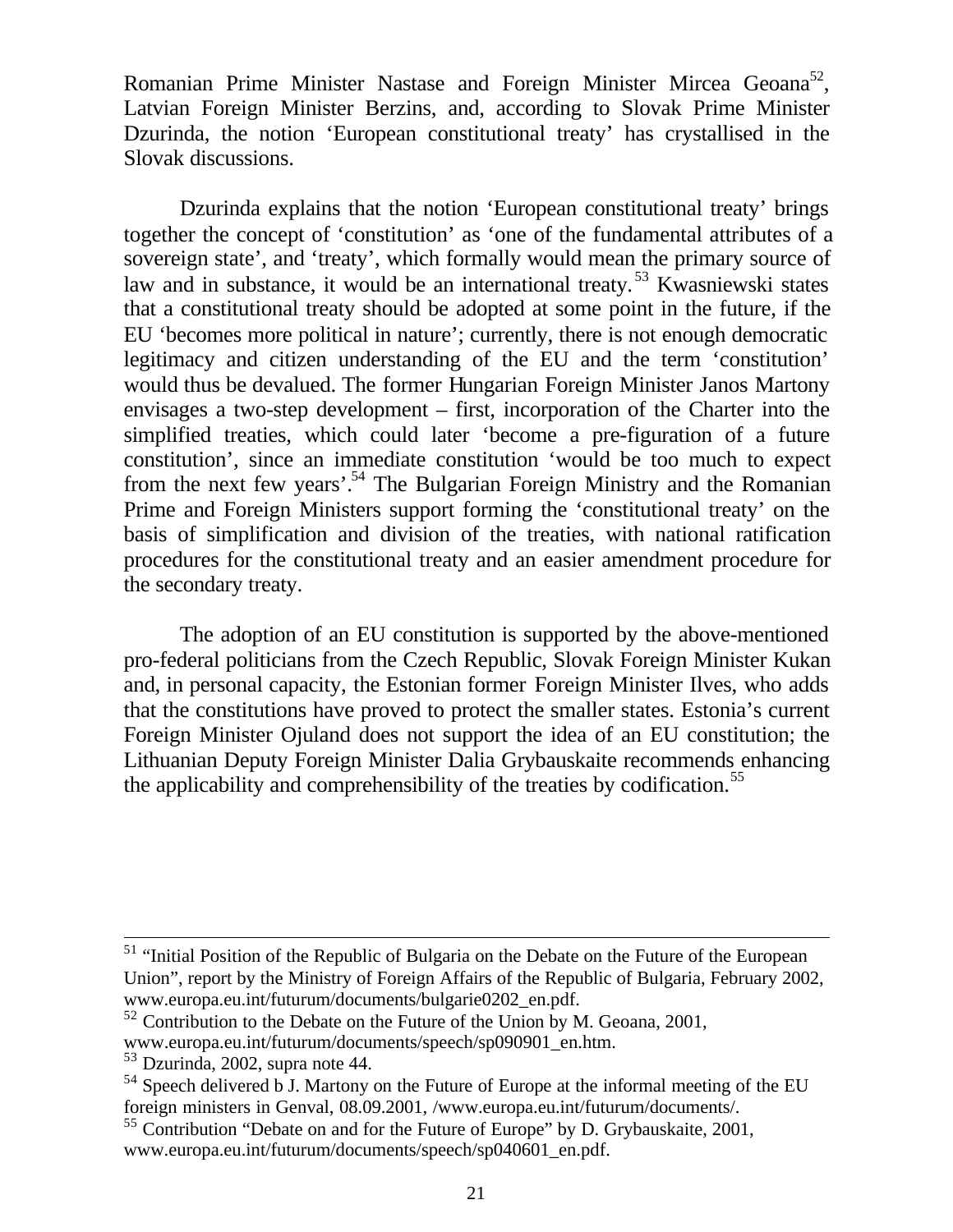## **2.3. The gradual strengthening of the Community institutions**

In the domain of institutional architecture, the approach of 'union of nationstates' correlates to the support for incremental strengthening of the Community institutions, instead of an 'institutional revolution'. All but one of the mentioned politicians support the strengthening of the Commission and the widening of the powers of the European Parliament;<sup>56</sup> some mention that the Community institutions have during the history proved to protect the small states, to benefit the less developed countries, to promote the common European interest and to form an engine for integration.

All the speeches insist on increasing legitimacy and accountability by enhancing the role of the national parliaments, their control over governments and by interweaving the national parliaments more closely with the European Parliament. Amongst the more detailed propositions, Nastase recommends creating a parliamentary institution by analogy with the Community bodies of representatives of regions and social partners, for instance for amending the secondary treaty. The Bulgarian Foreign Ministry recommends increasing the deadlines for coordination within the national parliaments, introducing flexible *ad hoc* meetings between the European and national parliamentarians, and organizing the EP elections on the basis of a mixed system of national and European electoral polls.

Institutional reforms of more radical character are addressed by few politicians, possibly because they have made it clear that they support a gradual strengthening of the Community institutional structure. Those against a second chamber to the European Parliament (Grybauskaite, the Bulgarian Foreign Ministry, Kukan and Ojuland) mainly argue that a new structure would increase the complexity and clumsiness of the EU decision-making. The second chamber is supported by the pro-federalists Ilves and Czech Foreign Minister Kavan<sup>57</sup>, as well as by Martony and Polish Prime Minister Leszek Miller<sup>58</sup>. The direct election of the Commission President has found support only by Martony, the others are against it (Rupel, Ilves, Nastase, Ojuland) or advocate its election by the European Parliament (Kavan, Kwasnieski (2001), Bulgarian Foreign Ministry). Those against the direct election raise arguments such as its

<sup>56</sup> The Romanian Prime Minister expresses caution towards strengthening of the Commission, as the national model of government cannot be applied to the different political system at the European level.

 $57$  Speech "The Future Functioning of the European Union", delivered by J. Kavan at the European Policy Center, Brussels, 22.02.2002, www.theepc.be/documents/kavan.asp.

<sup>58</sup> Joint article of L. Miller and T. Blair, "Bringing Europe Closer to Its Citizens: A Polish/British Contribution", 02.10.2001,

www.rp.pl/gazeta/wydanie\_020314/publicystyka/publicystyka\_a\_2.html.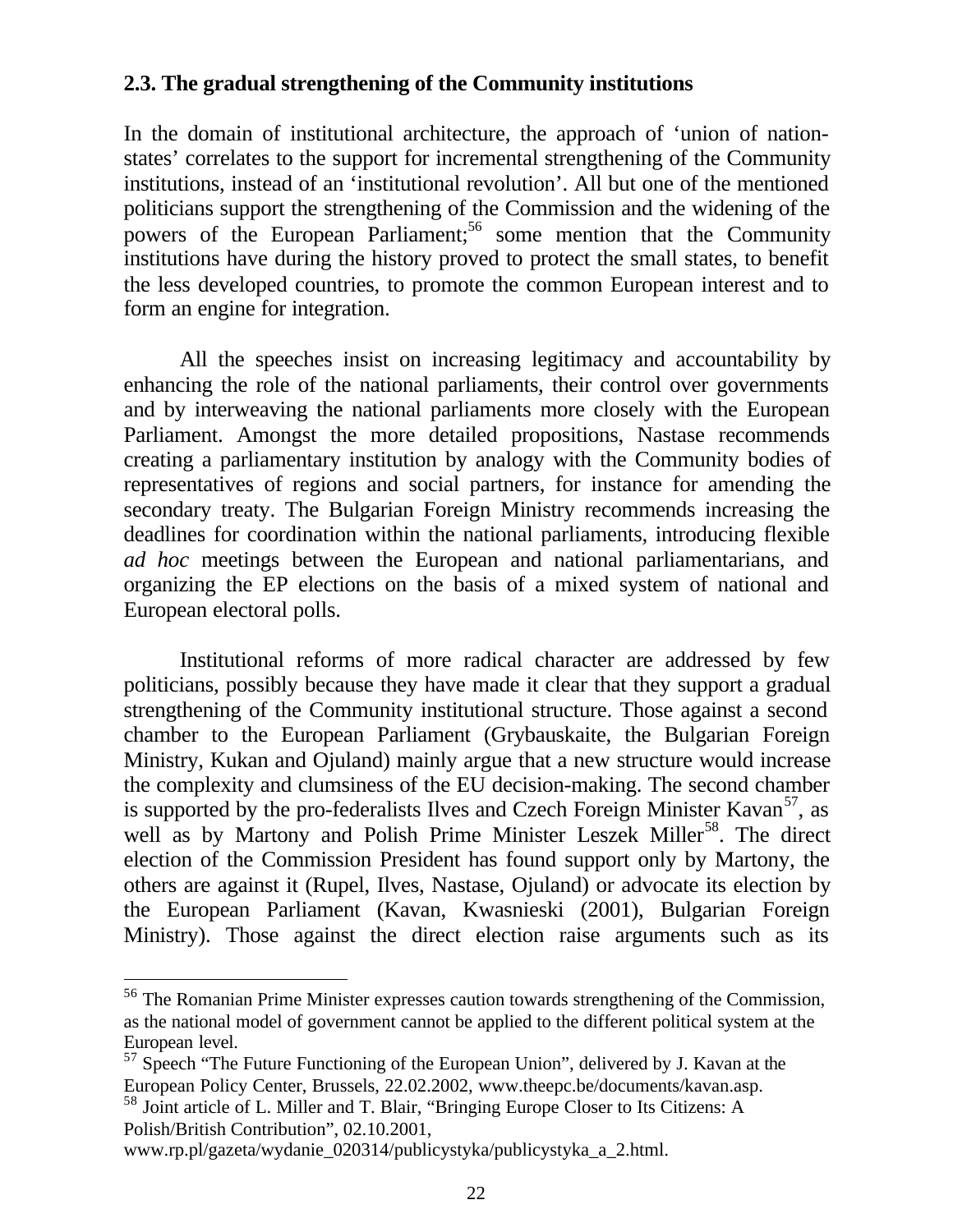disadvantage to the small Member States (Ilves); the inapplicability of the national model to the EU and the absence of a European-wide political party (Nastase); the Slovenian Foreign Minister has recalled the experience with the difficulty of restricting the former Yugoslav Prime Minister's powerful role visà-vis the heads of republics' governments. Rupel, Kavan and Kallas want their countries to have a representative in the European Commission. The Council reform should mainly consist of increasing transparency and publicity (Nastase, Miller, Bulgarian Foreign Ministry). With regard to the EU presidency, Miller recommends introducing a 'group presidency'; Slovakia's Prime and Foreign Ministers recommend re-assessing the presidency principles with a view to thirty Member States.

## **CONCLUSION**

The paper has discussed the impact of the constitutional amendment and referendum procedures of the Central and Eastern European Candidate Countries on reforming the EU treaties and, secondly, on the Candidate Countries' positions concerning the Debate on the Future of the Union. Highlighting the procedural and practical obstacles of the 'national constitutional procedures' in Central and Eastern Europe, it recommends bringing the politically sensitive issue of revising the EU treaty amendment procedure more firmly onto the agenda. Namely, the factors such as the tradition of using referendums frequently, the high number of invalid referendums deriving from the high minimum turnout requirements, the eurosceptic public opinion and long prohibition periods for re-initiating unsuccessful referendums, threaten to proliferate in the post-enlargement Union cases such as the first Irish referendum on the Nice Treaty. These complications concerning referendums also predetermine the Eastern Countries' interest for an incremental integration with a view to the Debate on the Future of the Union, as a federal Union would be too hard to 'sell' in the accession referendums.

Anneli Albi Anneli.Albi@iue.it